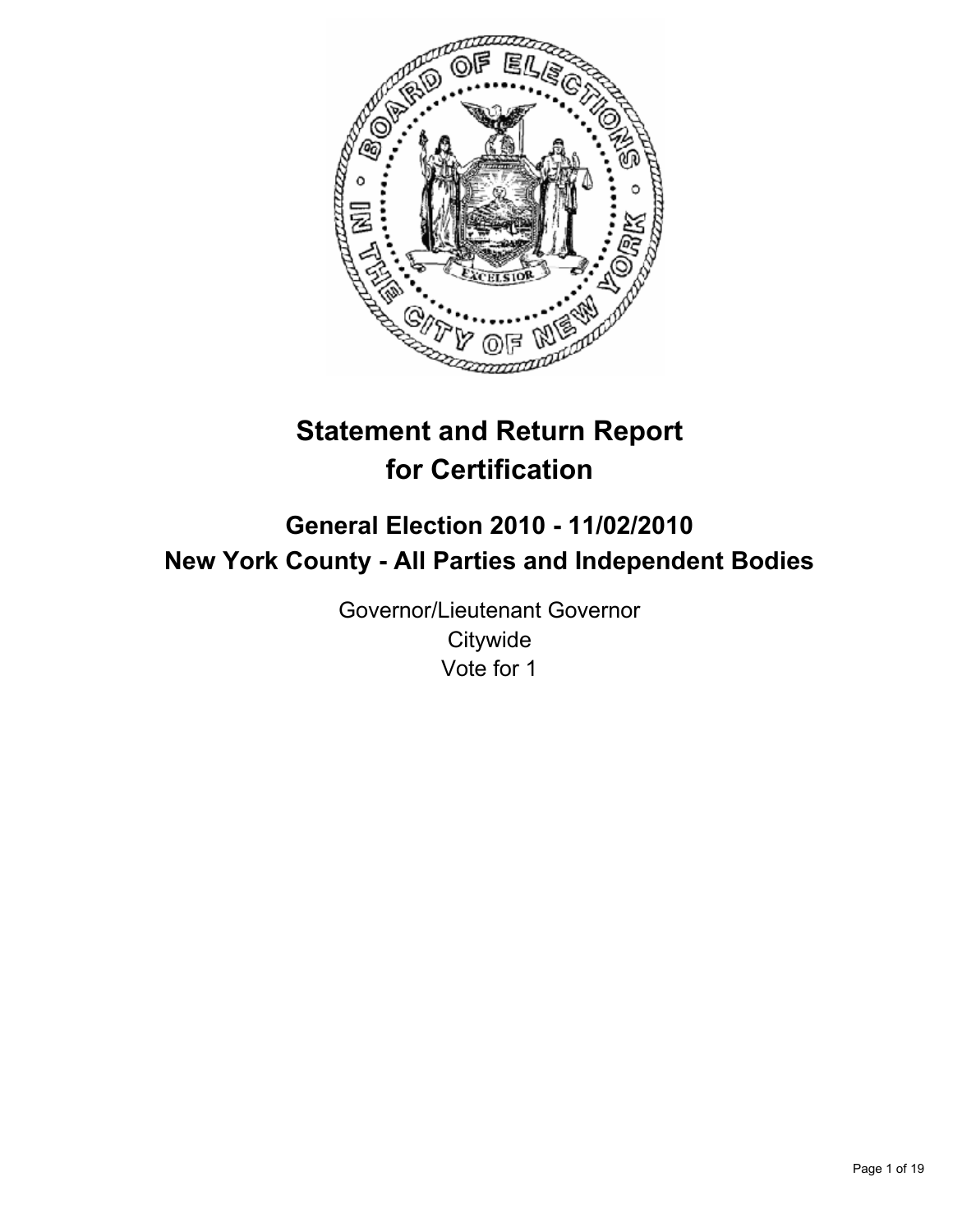

| PUBLIC COUNTER                                       | 21,353                  |
|------------------------------------------------------|-------------------------|
| <b>EMERGENCY</b>                                     | 0                       |
| ABSENTEE/MILITARY                                    | 416                     |
| AFFIDAVIT                                            | 743                     |
| <b>Total Ballots</b>                                 | 22,693                  |
| ANDREW M CUOMO / ROBERT J DUFFY (DEMOCRATIC)         | 16,266                  |
| CARL P PALADINO / GREGORY J EDWARDS (REPUBLICAN)     | 2,519                   |
| ANDREW M CUOMO / ROBERT J DUFFY (INDEPENDENCE)       | 553                     |
| CARL P PALADINO / GREGORY J EDWARDS (CONSERVATIVE)   | 234                     |
| ANDREW M CUOMO / ROBERT J DUFFY (WORKING FAMILIES)   | 1,355                   |
| HOWIE HAWKINS / GLORIA MATTERA (GREEN)               | 192                     |
| JIMMY MCMILLAN (RENT IS 2 DAMN HIGH)                 | 249                     |
| WARREN REDLICH / ALDEN LINK (LIBERTARIAN)            | 195                     |
| KRISTIN M DAVIS / TANYA GENDELMAN (ANTI-PROHIBITION) | 163                     |
| CHARLES BARRON / EVA M DOYLE (FREEDOM)               | 147                     |
| CARL P PALADINO / GREGORY J EDWARDS (TAXPAYERS)      | 18                      |
| A ANDRE (WRITE-IN)                                   | 1                       |
| DAN FEIN HARRY DAGOSTINO (WRITE-IN)                  | 1                       |
| DAVID PATERSON (WRITE-IN)                            | 1                       |
| DAVID THE VOICE STEIN (WRITE-IN)                     | 1                       |
| DONALD DUCK (WRITE-IN)                               | 1                       |
| EDUMAND C BURNS (WRITE-IN)                           | 1                       |
| JOHN A GOLEC (WRITE-IN)                              | 2                       |
| MARGARET TRINGLE (WRITE-IN)                          | $\mathbf 1$             |
| MARIAN M CHEN (WRITE-IN)                             | 1                       |
| MICHAEL BLOOMBERG (WRITE-IN)                         | $\boldsymbol{2}$        |
| NEED MORE CHOICES (WRITE-IN)                         | 1                       |
| NO NAME (WRITE-IN)                                   | 3                       |
| NONE OF THE FOREGOING (WRITE-IN)                     | 1                       |
| R.A. DICKEY (WRITE-IN)                               | 1                       |
| SAM FEIN (WRITE-IN)                                  | 1                       |
| VIC RALTTLEHAND AND PETER FELD (WRITE-IN)            | $\overline{\mathbf{c}}$ |
| VOID (WRITE-IN)                                      | 1                       |
| WAVIE HAURIS AND GLORIA MATTERS (WRITE-IN)           | $\overline{2}$          |
| <b>Total Votes</b>                                   | 21,915                  |
| Unrecorded                                           | 778                     |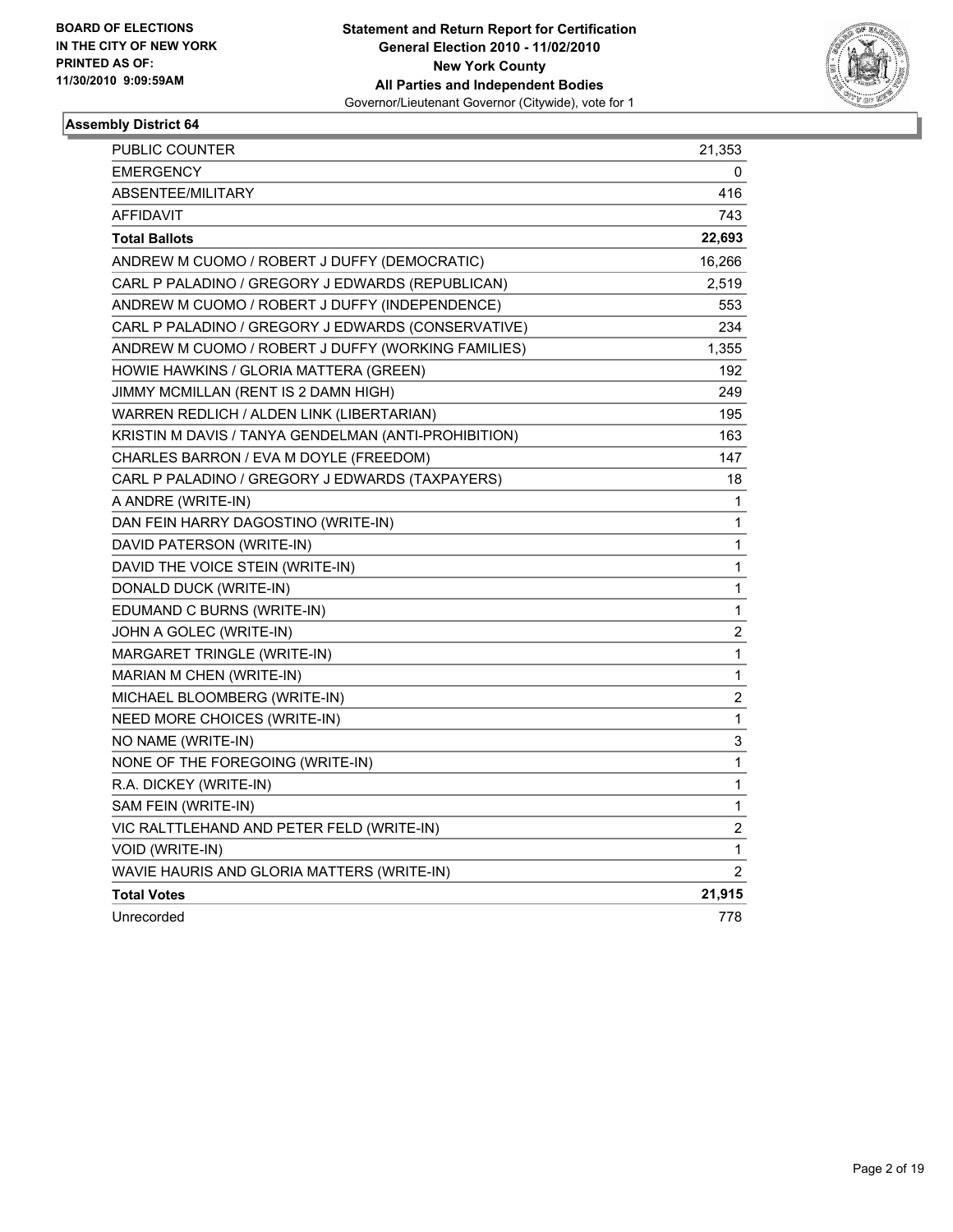

| <b>PUBLIC COUNTER</b>                                | 31,869                  |
|------------------------------------------------------|-------------------------|
| <b>EMERGENCY</b>                                     | 0                       |
| ABSENTEE/MILITARY                                    | 1,013                   |
| <b>AFFIDAVIT</b>                                     | 887                     |
| <b>Total Ballots</b>                                 | 34,295                  |
| ANDREW M CUOMO / ROBERT J DUFFY (DEMOCRATIC)         | 23,474                  |
| CARL P PALADINO / GREGORY J EDWARDS (REPUBLICAN)     | 4,987                   |
| ANDREW M CUOMO / ROBERT J DUFFY (INDEPENDENCE)       | 1,258                   |
| CARL P PALADINO / GREGORY J EDWARDS (CONSERVATIVE)   | 532                     |
| ANDREW M CUOMO / ROBERT J DUFFY (WORKING FAMILIES)   | 1,366                   |
| HOWIE HAWKINS / GLORIA MATTERA (GREEN)               | 285                     |
| JIMMY MCMILLAN (RENT IS 2 DAMN HIGH)                 | 389                     |
| WARREN REDLICH / ALDEN LINK (LIBERTARIAN)            | 390                     |
| KRISTIN M DAVIS / TANYA GENDELMAN (ANTI-PROHIBITION) | 202                     |
| CHARLES BARRON / EVA M DOYLE (FREEDOM)               | 66                      |
| CARL P PALADINO / GREGORY J EDWARDS (TAXPAYERS)      | 26                      |
| ALEXANDER BENNETT SCHWARTZ (WRITE-IN)                | 1                       |
| ANTHONY CANONITY (WRITE-IN)                          | 1                       |
| <b>BILL CLINTON (WRITE-IN)</b>                       | $\mathbf{1}$            |
| CHRISTEN DAVIS (WRITE-IN)                            | 1                       |
| DAVID PATERSON (WRITE-IN)                            | 5                       |
| DAVID PATTERSON (WRITE-IN)                           | $\mathbf{1}$            |
| DAVID RHODES (WRITE-IN)                              | 1                       |
| DICK LAZIE (WRITE-IN)                                | 1                       |
| ELI YAHU KAPLOU (WRITE-IN)                           | 1                       |
| GLORIA MAHERA (WRITE-IN)                             | 1                       |
| HUGH CARLY (WRITE-IN)                                | $\overline{\mathbf{c}}$ |
| <b>JAMES BARRON (WRITE-IN)</b>                       | $\mathbf{1}$            |
| JAMES FINEGEROTH (WRITE-IN)                          | 1                       |
| JOHN P. CAHILL (WRITE-IN)                            | 1                       |
| JOSEPH PALISITS (WRITE-IN)                           | $\mathbf{1}$            |
| <b>KEVIN KRAMIE (WRITE-IN)</b>                       | 1                       |
| MICHAEL BLOOMBERG (WRITE-IN)                         | 6                       |
| RICK LAZIO (WRITE-IN)                                | 5                       |
| ROBERT JACKSON (WRITE-IN)                            | 2                       |
| RUDY GIULIANI (WRITE-IN)                             | 1                       |
| SADIE (WRITE-IN)                                     | $\mathbf{1}$            |
| SHAWN KELLY (WRITE-IN)                               | 1                       |
| STEPHEN COLBERT (WRITE-IN)                           | 2                       |
| THE HIPPO AT THE BRONX ZOO (WRITE-IN)                | $\mathbf{1}$            |
| TIMOTHY JARRETT HARRIS (WRITE-IN)                    | 1                       |
| VALERIE MASON (WRITE-IN)                             | 1                       |
| VOID (WRITE-IN)                                      | 5                       |
| WILLIAM MARLY TWEED (WRITE-IN)                       | 2                       |
| <b>Total Votes</b>                                   | 33,024                  |
| Unrecorded                                           | 1,271                   |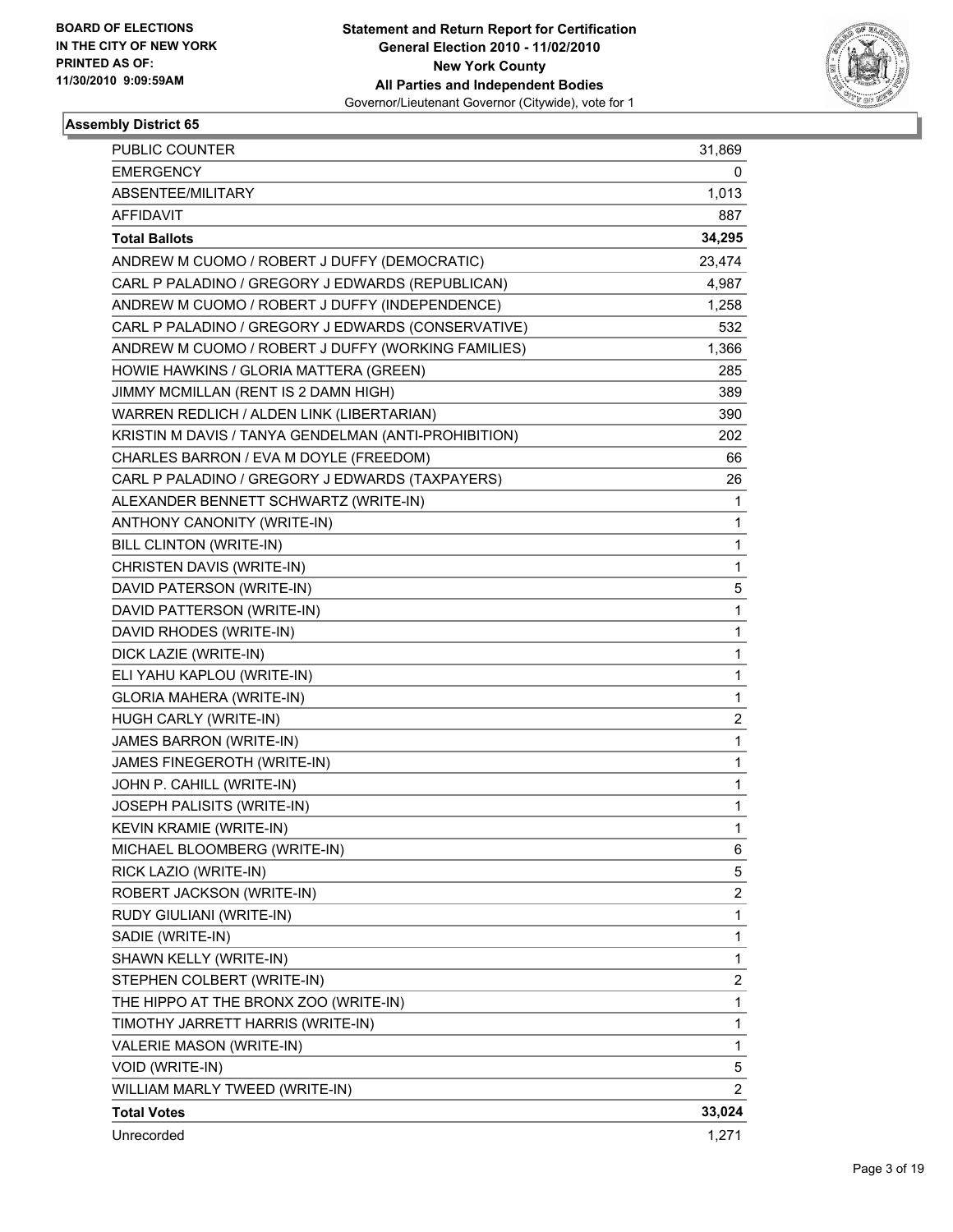

| PUBLIC COUNTER                                       | 33,385                   |
|------------------------------------------------------|--------------------------|
| <b>EMERGENCY</b>                                     | 7                        |
| ABSENTEE/MILITARY                                    | 1,166                    |
| <b>AFFIDAVIT</b>                                     | 1,095                    |
| <b>Total Ballots</b>                                 | 36,395                   |
| ANDREW M CUOMO / ROBERT J DUFFY (DEMOCRATIC)         | 25,376                   |
| CARL P PALADINO / GREGORY J EDWARDS (REPUBLICAN)     | 2,588                    |
| ANDREW M CUOMO / ROBERT J DUFFY (INDEPENDENCE)       | 1,027                    |
| CARL P PALADINO / GREGORY J EDWARDS (CONSERVATIVE)   | 266                      |
| ANDREW M CUOMO / ROBERT J DUFFY (WORKING FAMILIES)   | 4,119                    |
| HOWIE HAWKINS / GLORIA MATTERA (GREEN)               | 534                      |
| JIMMY MCMILLAN (RENT IS 2 DAMN HIGH)                 | 442                      |
| WARREN REDLICH / ALDEN LINK (LIBERTARIAN)            | 336                      |
| KRISTIN M DAVIS / TANYA GENDELMAN (ANTI-PROHIBITION) | 316                      |
| CHARLES BARRON / EVA M DOYLE (FREEDOM)               | 122                      |
| CARL P PALADINO / GREGORY J EDWARDS (TAXPAYERS)      | 25                       |
| ANDI WEISS BARTCBAK (WRITE-IN)                       | $\overline{2}$           |
| CELIA CASTRO MALASPIA (WRITE-IN)                     | 1                        |
| DAN SENOR (WRITE-IN)                                 | 1                        |
| DONALD VAN SING (WRITE-IN)                           | 2                        |
| DR RK AND DANES (WRITE-IN)                           | 1                        |
| FULL PUBLIC FUNDING (WRITE-IN)                       | 1                        |
| <b>GENE RUSSIANOFF (WRITE-IN)</b>                    | 1                        |
| KATE COHEN (WRITE-IN)                                | 1                        |
| MARIO CUOMO (WRITE-IN)                               | 1                        |
| MARK GREEN (WRITE-IN)                                | 1                        |
| MICHAEL BLOOMBERG (WRITE-IN)                         | 5                        |
| NOBODY (WRITE-IN)                                    | 1                        |
| OWEN WEST (WRITE-IN)                                 | 2                        |
| RICK LAZIO (WRITE-IN)                                | 1                        |
| RUDY GUILIANI (WRITE-IN)                             | $\overline{\mathbf{c}}$  |
| THE HOFF (WRITE-IN)                                  | 1                        |
| VOID (WRITE-IN)                                      | $\overline{\mathcal{I}}$ |
| WILLIAM L. GRAHAM (WRITE-IN)                         | 1                        |
| <b>WORKERS PARTY (WRITE-IN)</b>                      | 1                        |
| <b>Total Votes</b>                                   | 35,184                   |
| Unrecorded                                           | 1,211                    |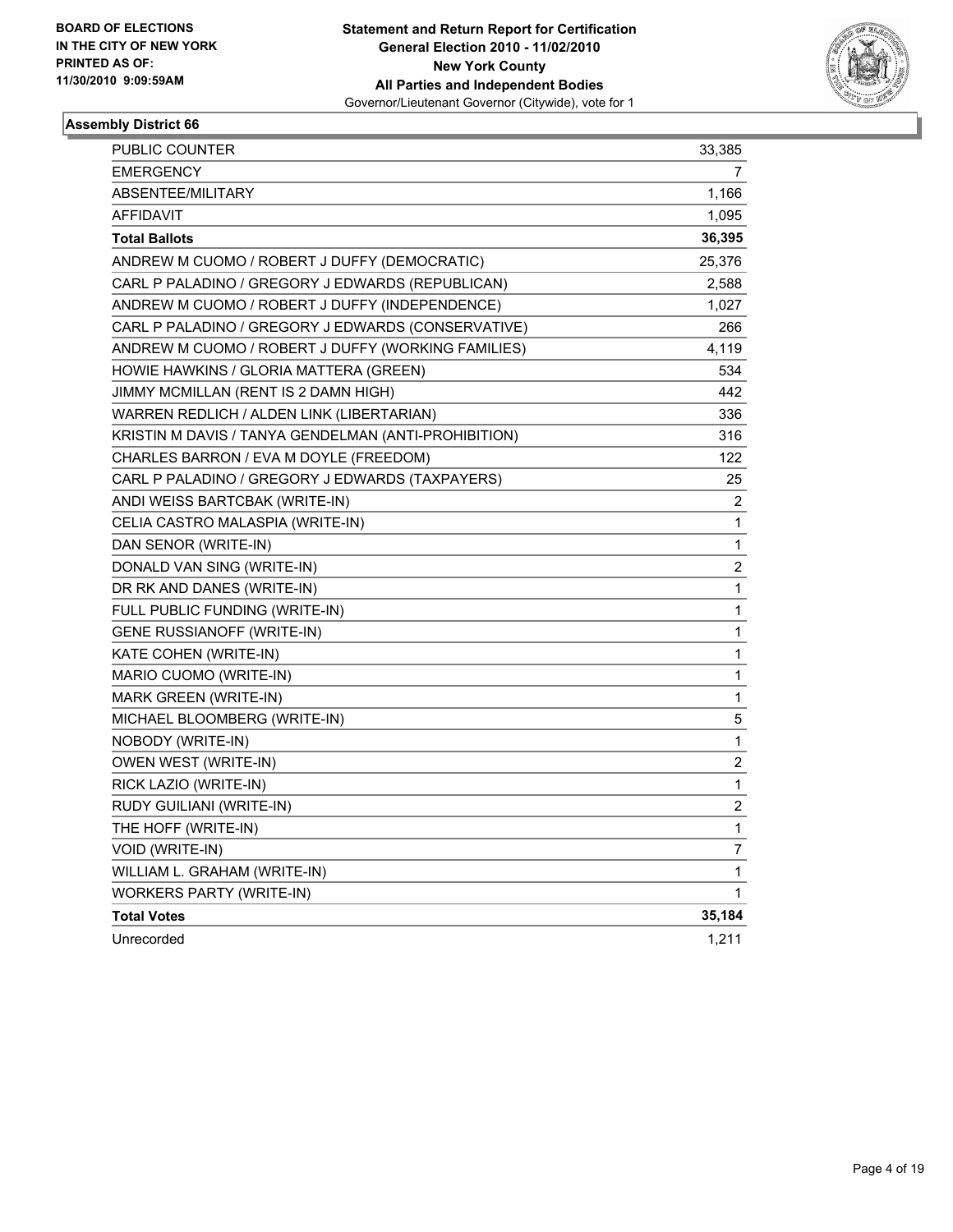

| <b>PUBLIC COUNTER</b>                                | 37,785                  |
|------------------------------------------------------|-------------------------|
| <b>EMERGENCY</b>                                     | 36                      |
| ABSENTEE/MILITARY                                    | 1,192                   |
| <b>AFFIDAVIT</b>                                     | 1,011                   |
| <b>Total Ballots</b>                                 | 40,649                  |
| ANDREW M CUOMO / ROBERT J DUFFY (DEMOCRATIC)         | 29,390                  |
| CARL P PALADINO / GREGORY J EDWARDS (REPUBLICAN)     | 3,449                   |
| ANDREW M CUOMO / ROBERT J DUFFY (INDEPENDENCE)       | 1,202                   |
| CARL P PALADINO / GREGORY J EDWARDS (CONSERVATIVE)   | 333                     |
| ANDREW M CUOMO / ROBERT J DUFFY (WORKING FAMILIES)   | 3,330                   |
| HOWIE HAWKINS / GLORIA MATTERA (GREEN)               | 440                     |
| JIMMY MCMILLAN (RENT IS 2 DAMN HIGH)                 | 338                     |
| WARREN REDLICH / ALDEN LINK (LIBERTARIAN)            | 391                     |
| KRISTIN M DAVIS / TANYA GENDELMAN (ANTI-PROHIBITION) | 282                     |
| CHARLES BARRON / EVA M DOYLE (FREEDOM)               | 140                     |
| CARL P PALADINO / GREGORY J EDWARDS (TAXPAYERS)      | 33                      |
| <b>ABSTAIN (WRITE-IN)</b>                            | 1                       |
| ANDREW B. FREEDLAND (WRITE-IN)                       | 1                       |
| <b>BELLA SINGER (WRITE-IN)</b>                       | 1                       |
| BETSY GOTBAUM (WRITE-IN)                             | 1                       |
| BETSY GOTBAUM/ ROBERT DUFFY (WRITE-IN)               | 1                       |
| CHERIE GOON (WRITE-IN)                               | 1                       |
| CHRIS CHRISTIE (WRITE-IN)                            | 1                       |
| DAN FEIN & HARRY D'AGOSTINO (WRITE-IN)               | 1                       |
| DAN FOUTS (WRITE-IN)                                 | 1                       |
| DAVID A. COARD (WRITE-IN)                            | 1                       |
| DAVID J PECHEFSKY (WRITE-IN)                         | 1                       |
| DAVID PATERSON (WRITE-IN)                            | 4                       |
| EARL PALAD EDWARDS (WRITE-IN)                        | 1                       |
| <b>GEORGE PATAKI (WRITE-IN)</b>                      | $\overline{\mathbf{c}}$ |
| HUGH CAREY (WRITE-IN)                                | $\mathbf{1}$            |
| JACOB FARKAS (WRITE-IN)                              | 1                       |
| JAN CREDO (WRITE-IN)                                 | 1                       |
| KRISTEN DAVIS (WRITE-IN)                             | 1                       |
| MARK HORLEY (WRITE-IN)                               | 3                       |
| MICHAEL BLOOMBERG (WRITE-IN)                         | $\overline{\mathbf{c}}$ |
| MICHAEL BURGESS (WRITE-IN)                           | $\mathbf{1}$            |
| NEIL J. LERNER (WRITE-IN)                            | 1                       |
| NO ONE (WRITE-IN)                                    | 1                       |
| NONE OF THE ABOVE (WRITE-IN)                         | 1                       |
| NONE OF THESE CANDIDATES ARE ACCEPTABLE (WRITE-IN)   | 1                       |
| NOT CUOMO (WRITE-IN)                                 | 1                       |
| RICK LAZIO (WRITE-IN)                                | 5                       |
| ROBERT KANE (WRITE-IN)                               | 1                       |
| RON JOHNSON (WRITE-IN)                               | 1                       |
| RUDY GIULIANI (WRITE-IN)                             | 1                       |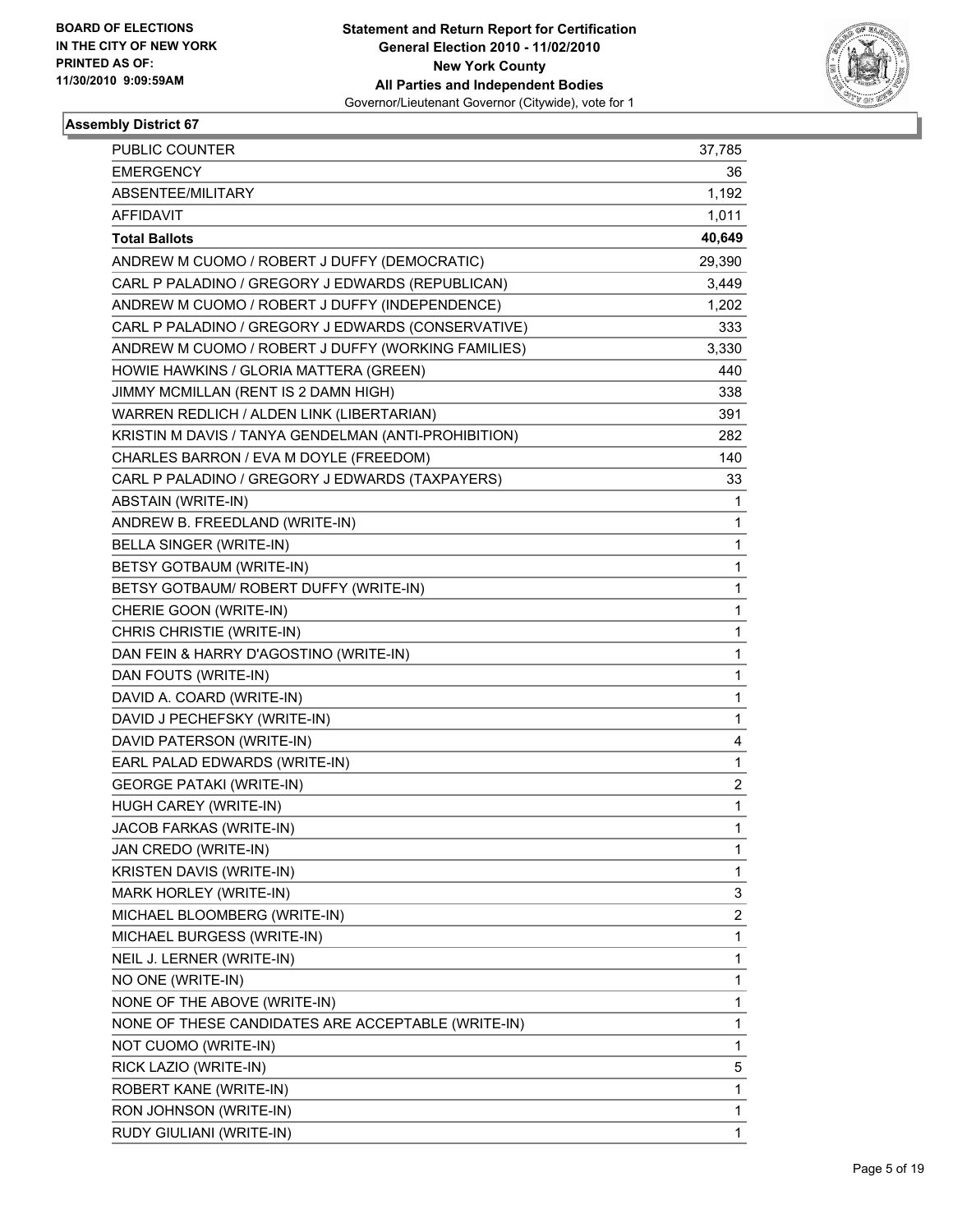

| <b>RUDY GUILIANI (WRITE-IN)</b> |        |
|---------------------------------|--------|
| SA DIE (WRITE-IN)               |        |
| TOM DI NAPOLI (WRITE-IN)        |        |
| VOID (WRITE-IN)                 | 4      |
| <b>Total Votes</b>              | 39,376 |
| Unrecorded                      | 1.273  |
| .                               |        |

| <b>PUBLIC COUNTER</b>                                | 19,808         |
|------------------------------------------------------|----------------|
| <b>EMERGENCY</b>                                     | 0              |
| ABSENTEE/MILITARY                                    | 326            |
| <b>AFFIDAVIT</b>                                     | 619            |
| <b>Total Ballots</b>                                 | 20,827         |
| ANDREW M CUOMO / ROBERT J DUFFY (DEMOCRATIC)         | 16,830         |
| CARL P PALADINO / GREGORY J EDWARDS (REPUBLICAN)     | 918            |
| ANDREW M CUOMO / ROBERT J DUFFY (INDEPENDENCE)       | 413            |
| CARL P PALADINO / GREGORY J EDWARDS (CONSERVATIVE)   | 112            |
| ANDREW M CUOMO / ROBERT J DUFFY (WORKING FAMILIES)   | 821            |
| HOWIE HAWKINS / GLORIA MATTERA (GREEN)               | 120            |
| JIMMY MCMILLAN (RENT IS 2 DAMN HIGH)                 | 276            |
| WARREN REDLICH / ALDEN LINK (LIBERTARIAN)            | 70             |
| KRISTIN M DAVIS / TANYA GENDELMAN (ANTI-PROHIBITION) | 61             |
| CHARLES BARRON / EVA M DOYLE (FREEDOM)               | 489            |
| CARL P PALADINO / GREGORY J EDWARDS (TAXPAYERS)      | 5              |
| DENISE J BURGES (WRITE-IN)                           | 1              |
| NO NAME (WRITE-IN)                                   | $\overline{2}$ |
| RICHARD WEINGARTEN (WRITE-IN)                        | $\mathbf{1}$   |
| ROBERT LORDERGAN/CHRIST OVERR (WRITE-IN)             | $\mathbf{1}$   |
| STEPHEN TIBBITS (WRITE-IN)                           | 1              |
| VOID (WRITE-IN)                                      | 6              |
| <b>Total Votes</b>                                   | 20,127         |
| Unrecorded                                           | 700            |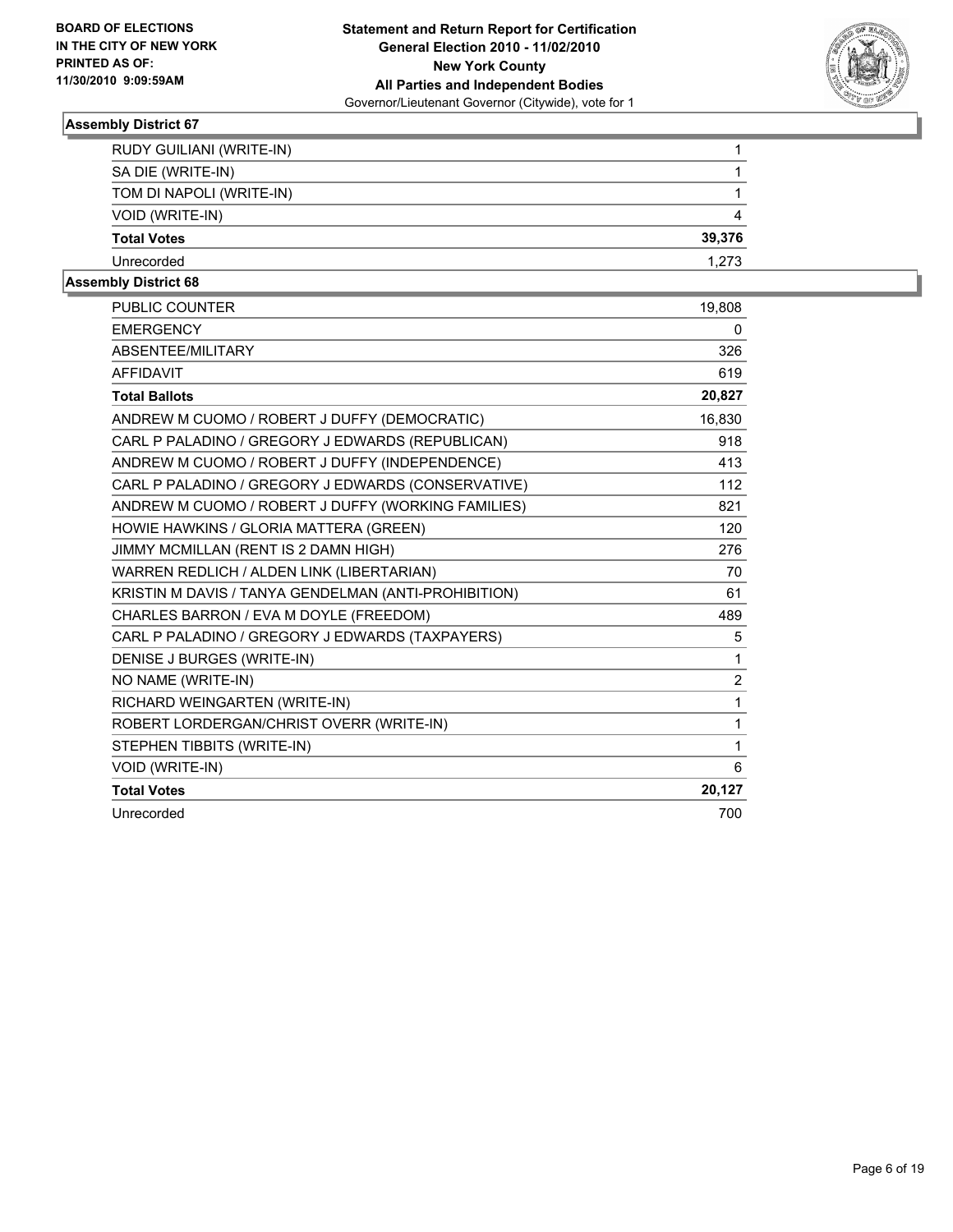

| PUBLIC COUNTER                                       | 33,317         |
|------------------------------------------------------|----------------|
| <b>EMERGENCY</b>                                     | 0              |
| ABSENTEE/MILITARY                                    | 868            |
| <b>AFFIDAVIT</b>                                     | 907            |
| <b>Total Ballots</b>                                 | 35,560         |
| ANDREW M CUOMO / ROBERT J DUFFY (DEMOCRATIC)         | 26,212         |
| CARL P PALADINO / GREGORY J EDWARDS (REPUBLICAN)     | 1,710          |
| ANDREW M CUOMO / ROBERT J DUFFY (INDEPENDENCE)       | 821            |
| CARL P PALADINO / GREGORY J EDWARDS (CONSERVATIVE)   | 192            |
| ANDREW M CUOMO / ROBERT J DUFFY (WORKING FAMILIES)   | 3,919          |
| HOWIE HAWKINS / GLORIA MATTERA (GREEN)               | 470            |
| JIMMY MCMILLAN (RENT IS 2 DAMN HIGH)                 | 370            |
| WARREN REDLICH / ALDEN LINK (LIBERTARIAN)            | 206            |
| KRISTIN M DAVIS / TANYA GENDELMAN (ANTI-PROHIBITION) | 163            |
| CHARLES BARRON / EVA M DOYLE (FREEDOM)               | 411            |
| CARL P PALADINO / GREGORY J EDWARDS (TAXPAYERS)      | 16             |
| DAVID PATERSON (WRITE-IN)                            | 2              |
| DAVID PATTERSON (WRITE-IN)                           | 1              |
| ELEANOR ROOSEVELT (WRITE-IN)                         | 1              |
| ERIC SCHNEIDERMAN (WRITE-IN)                         | 1              |
| FRED MAZELIS SOCIALIST EQUALITY PARTY (WRITE-IN)     | $\mathbf{1}$   |
| JON STEWART (WRITE-IN)                               | 1              |
| <b>JUDITH KAYE (WRITE-IN)</b>                        | 1              |
| KAY LARSON (WRITE-IN)                                | 1              |
| L. ARTHUR EGAN (WRITE-IN)                            | 1              |
| LEE WILLIAMS ROSE (WRITE-IN)                         | 1              |
| MICHAEL BLOOMBERG (WRITE-IN)                         | $\overline{2}$ |
| NO NAME (WRITE-IN)                                   | 1              |
| NONE OF THE ABOVE (WRITE-IN)                         | 1              |
| VINCENT BALOGIO (WRITE-IN)                           | 1              |
| <b>VOID (WRITE-IN)</b>                               | 5              |
| WILL RAHN (WRITE-IN)                                 | 1              |
| WILLIAM J CLINTON (WRITE-IN)                         | 1              |
| <b>Total Votes</b>                                   | 34,513         |
| Unrecorded                                           | 1,047          |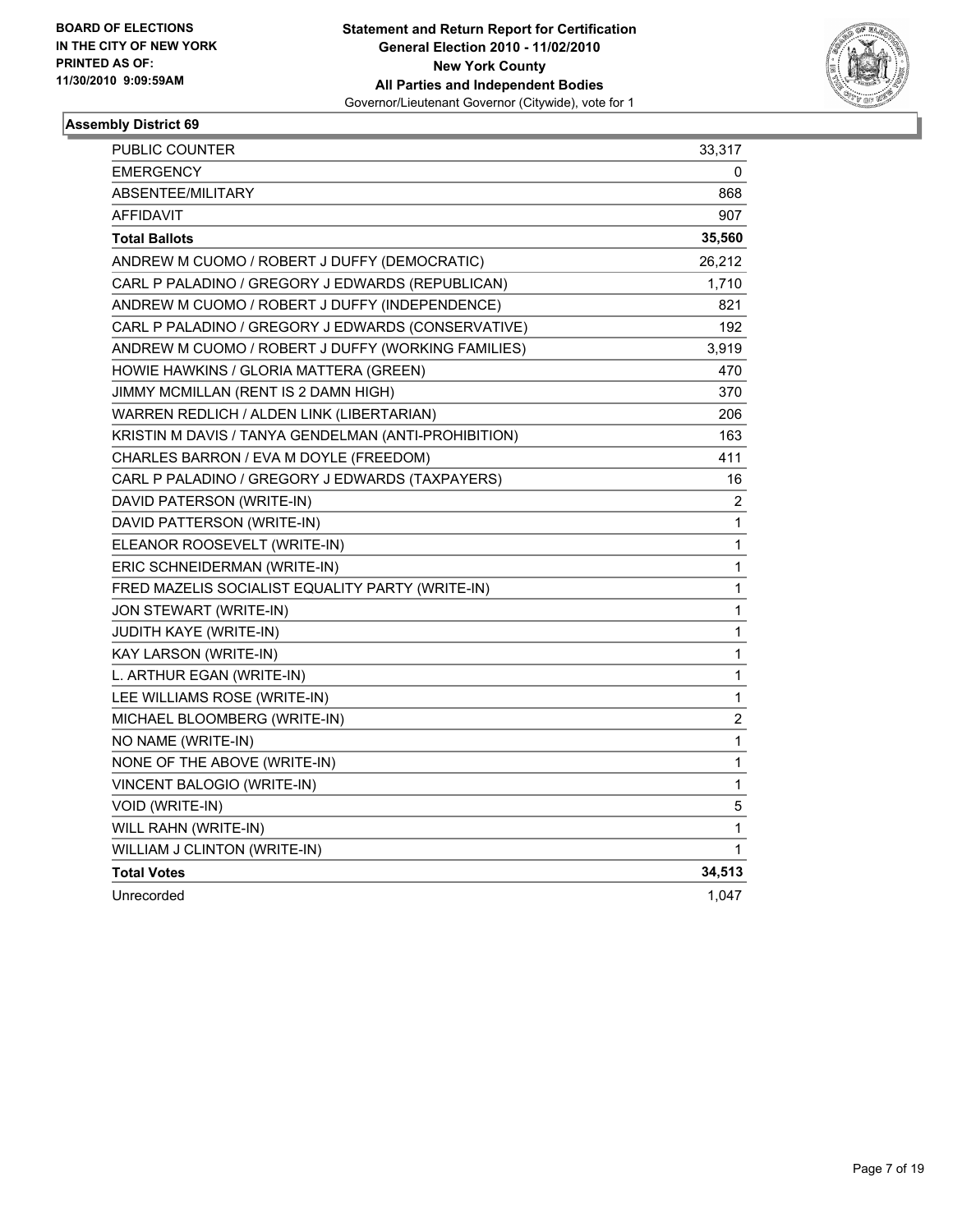

| PUBLIC COUNTER                                       | 24,501 |
|------------------------------------------------------|--------|
| <b>EMERGENCY</b>                                     | 2      |
| ABSENTEE/MILITARY                                    | 356    |
| <b>AFFIDAVIT</b>                                     | 858    |
| <b>Total Ballots</b>                                 | 25,776 |
| ANDREW M CUOMO / ROBERT J DUFFY (DEMOCRATIC)         | 20,971 |
| CARL P PALADINO / GREGORY J EDWARDS (REPUBLICAN)     | 472    |
| ANDREW M CUOMO / ROBERT J DUFFY (INDEPENDENCE)       | 554    |
| CARL P PALADINO / GREGORY J EDWARDS (CONSERVATIVE)   | 69     |
| ANDREW M CUOMO / ROBERT J DUFFY (WORKING FAMILIES)   | 1,047  |
| HOWIE HAWKINS / GLORIA MATTERA (GREEN)               | 165    |
| JIMMY MCMILLAN (RENT IS 2 DAMN HIGH)                 | 342    |
| WARREN REDLICH / ALDEN LINK (LIBERTARIAN)            | 53     |
| KRISTIN M DAVIS / TANYA GENDELMAN (ANTI-PROHIBITION) | 82     |
| CHARLES BARRON / EVA M DOYLE (FREEDOM)               | 1,365  |
| CARL P PALADINO / GREGORY J EDWARDS (TAXPAYERS)      | 3      |
| DAVID PATERSON (WRITE-IN)                            | 1      |
| I OBJECT TO NO TERM LIMITS (WRITE-IN)                | 1      |
| JAMES BORGIN 3RD (WRITE-IN)                          | 1      |
| LORD JESUS CHRIST THE SON OF GOD (WRITE-IN)          | 1      |
| NO NAME (WRITE-IN)                                   | 3      |
| PETER KING (WRITE-IN)                                | 1      |
| THE HIPPO AT THE BRONX ZOO (WRITE-IN)                | 1      |
| <b>VINCE MORGAN (WRITE-IN)</b>                       | 1      |
| <b>VOID (WRITE-IN)</b>                               | 6      |
| <b>Total Votes</b>                                   | 25,139 |
| Unrecorded                                           | 637    |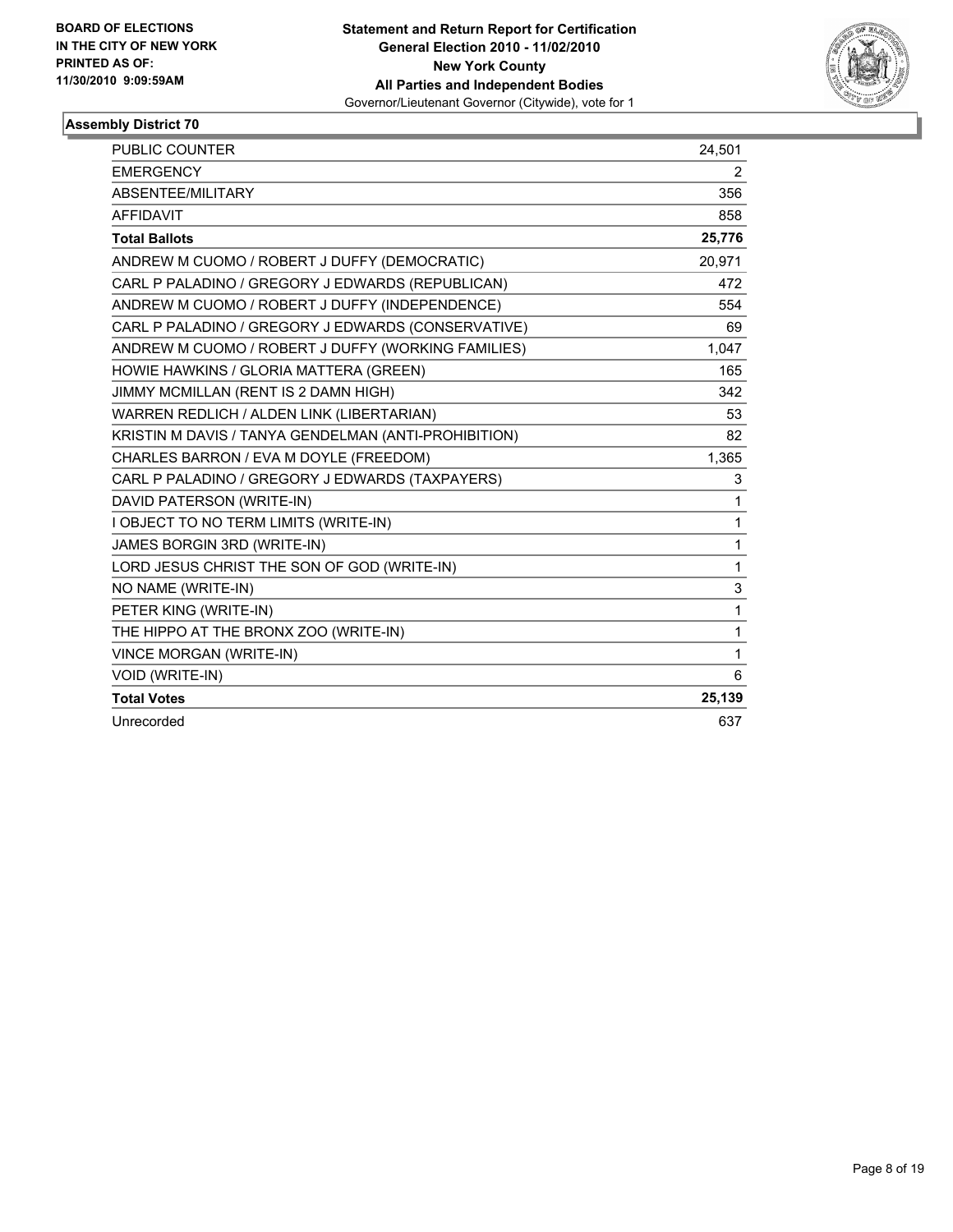

| <b>PUBLIC COUNTER</b>                                    | 24,164                  |
|----------------------------------------------------------|-------------------------|
| <b>EMERGENCY</b>                                         | 0                       |
| ABSENTEE/MILITARY                                        | 392                     |
| <b>AFFIDAVIT</b>                                         | 661                     |
| <b>Total Ballots</b>                                     | 25,372                  |
| ANDREW M CUOMO / ROBERT J DUFFY (DEMOCRATIC)             | 19,550                  |
| CARL P PALADINO / GREGORY J EDWARDS (REPUBLICAN)         | 1,262                   |
| ANDREW M CUOMO / ROBERT J DUFFY (INDEPENDENCE)           | 540                     |
| CARL P PALADINO / GREGORY J EDWARDS (CONSERVATIVE)       | 165                     |
| ANDREW M CUOMO / ROBERT J DUFFY (WORKING FAMILIES)       | 1,724                   |
| HOWIE HAWKINS / GLORIA MATTERA (GREEN)                   | 271                     |
| JIMMY MCMILLAN (RENT IS 2 DAMN HIGH)                     | 275                     |
| WARREN REDLICH / ALDEN LINK (LIBERTARIAN)                | 97                      |
| KRISTIN M DAVIS / TANYA GENDELMAN (ANTI-PROHIBITION)     | 80                      |
| CHARLES BARRON / EVA M DOYLE (FREEDOM)                   | 616                     |
| CARL P PALADINO / GREGORY J EDWARDS (TAXPAYERS)          | 9                       |
| AISHAH BRUNO (WRITE-IN)                                  | 1                       |
| DAN FEIN & HARRY D'AGOSTINO SOCIALIST WORKERS (WRITE-IN) | 1                       |
| DAN FEIN AND HARRY DAGARTINO (WRITE-IN)                  | $\overline{\mathbf{c}}$ |
| DAN FEN (WRITE-IN)                                       | $\mathbf{1}$            |
| DAN FEN/HARRY DIAGOSTINO (WRITE-IN)                      | $\mathbf 1$             |
| DAVID PATERSON (WRITE-IN)                                | $\overline{\mathbf{c}}$ |
| DUDA (WRITE-IN)                                          | 1                       |
| ERIC DINALLA (WRITE-IN)                                  | 1                       |
| HARRY DIAGOSTINO (WRITE-IN)                              | $\mathbf{1}$            |
| JAMES ROBINSON (WRITE-IN)                                | $\mathbf{1}$            |
| KYLE PFORTMILLER (WRITE-IN)                              | $\mathbf{1}$            |
| MONJAD STERN (WRITE-IN)                                  | 1                       |
| PAUL YEE (WRITE-IN)                                      | 1                       |
| TASMIN WOLF (WRITE-IN)                                   | $\mathbf{1}$            |
| THEODORE ROOSEVELT (WRITE-IN)                            | 1                       |
| VOID (WRITE-IN)                                          | 6                       |
| <b>Total Votes</b>                                       | 24,612                  |
| Unrecorded                                               | 760                     |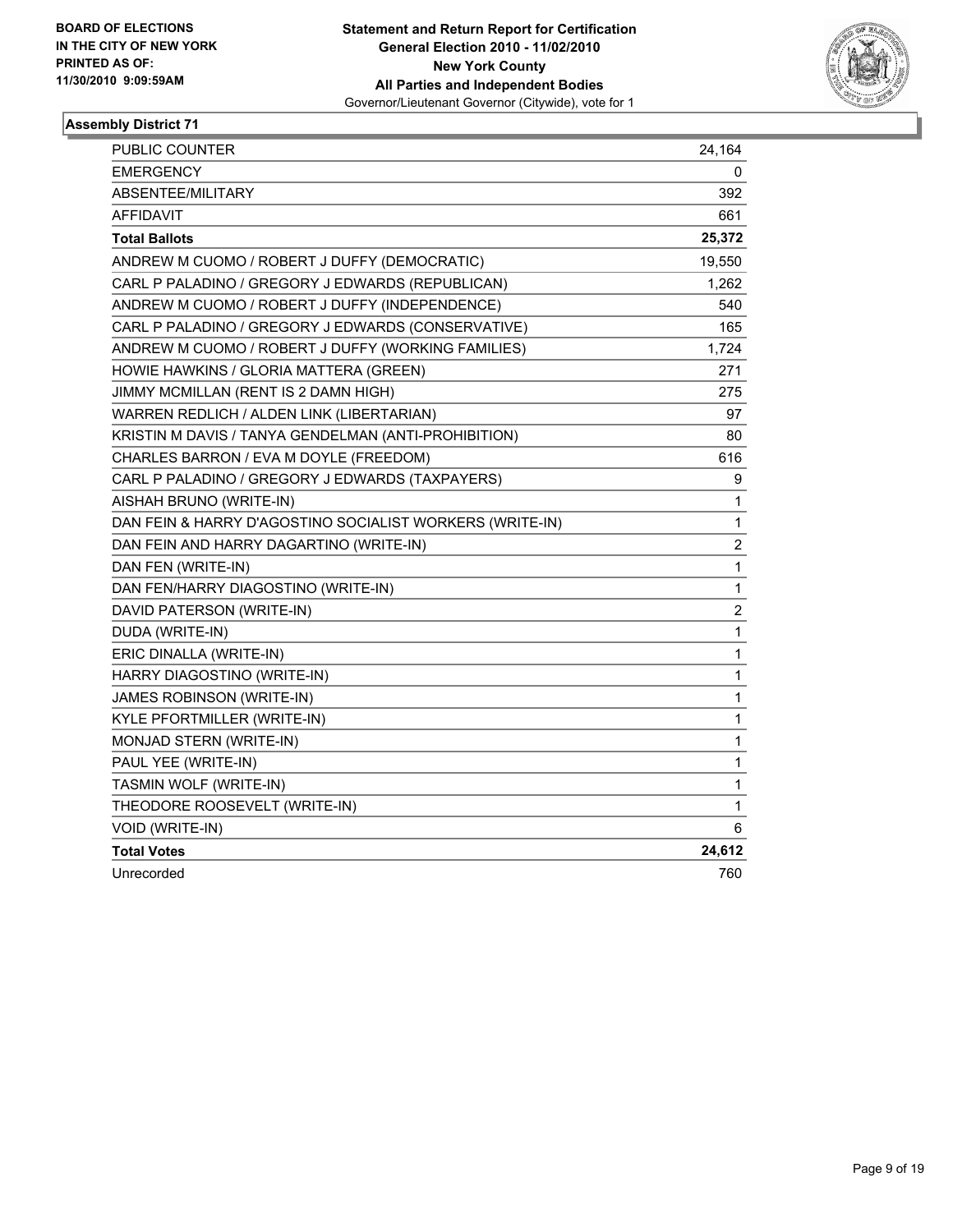

| <b>PUBLIC COUNTER</b>                                | 17,354         |
|------------------------------------------------------|----------------|
| <b>EMERGENCY</b>                                     | 0              |
| ABSENTEE/MILITARY                                    | 155            |
| <b>AFFIDAVIT</b>                                     | 393            |
| <b>Total Ballots</b>                                 | 18,028         |
| ANDREW M CUOMO / ROBERT J DUFFY (DEMOCRATIC)         | 14,411         |
| CARL P PALADINO / GREGORY J EDWARDS (REPUBLICAN)     | 870            |
| ANDREW M CUOMO / ROBERT J DUFFY (INDEPENDENCE)       | 272            |
| CARL P PALADINO / GREGORY J EDWARDS (CONSERVATIVE)   | 150            |
| ANDREW M CUOMO / ROBERT J DUFFY (WORKING FAMILIES)   | 1,026          |
| HOWIE HAWKINS / GLORIA MATTERA (GREEN)               | 143            |
| JIMMY MCMILLAN (RENT IS 2 DAMN HIGH)                 | 149            |
| WARREN REDLICH / ALDEN LINK (LIBERTARIAN)            | 49             |
| KRISTIN M DAVIS / TANYA GENDELMAN (ANTI-PROHIBITION) | 48             |
| CHARLES BARRON / EVA M DOYLE (FREEDOM)               | 132            |
| CARL P PALADINO / GREGORY J EDWARDS (TAXPAYERS)      | 9              |
| DANIEL LIPSMAN (WRITE-IN)                            | $\overline{2}$ |
| GOVERNOR DAN FEIN - SOCIALIST WORKER (WRITE-IN)      | $\overline{2}$ |
| HARRY D'AGUSTINO L.T GOV. PARTY (WRITE-IN)           | $\mathbf{1}$   |
| JEFFREY DOTEL (WRITE-IN)                             | $\overline{2}$ |
| KEN COUGHLIN (WRITE-IN)                              | 1              |
| NO NAME (WRITE-IN)                                   | 1              |
| NONE (WRITE-IN)                                      | $\overline{c}$ |
| <b>VOID (WRITE-IN)</b>                               | $\overline{7}$ |
| <b>Total Votes</b>                                   | 17,277         |
| Unrecorded                                           | 751            |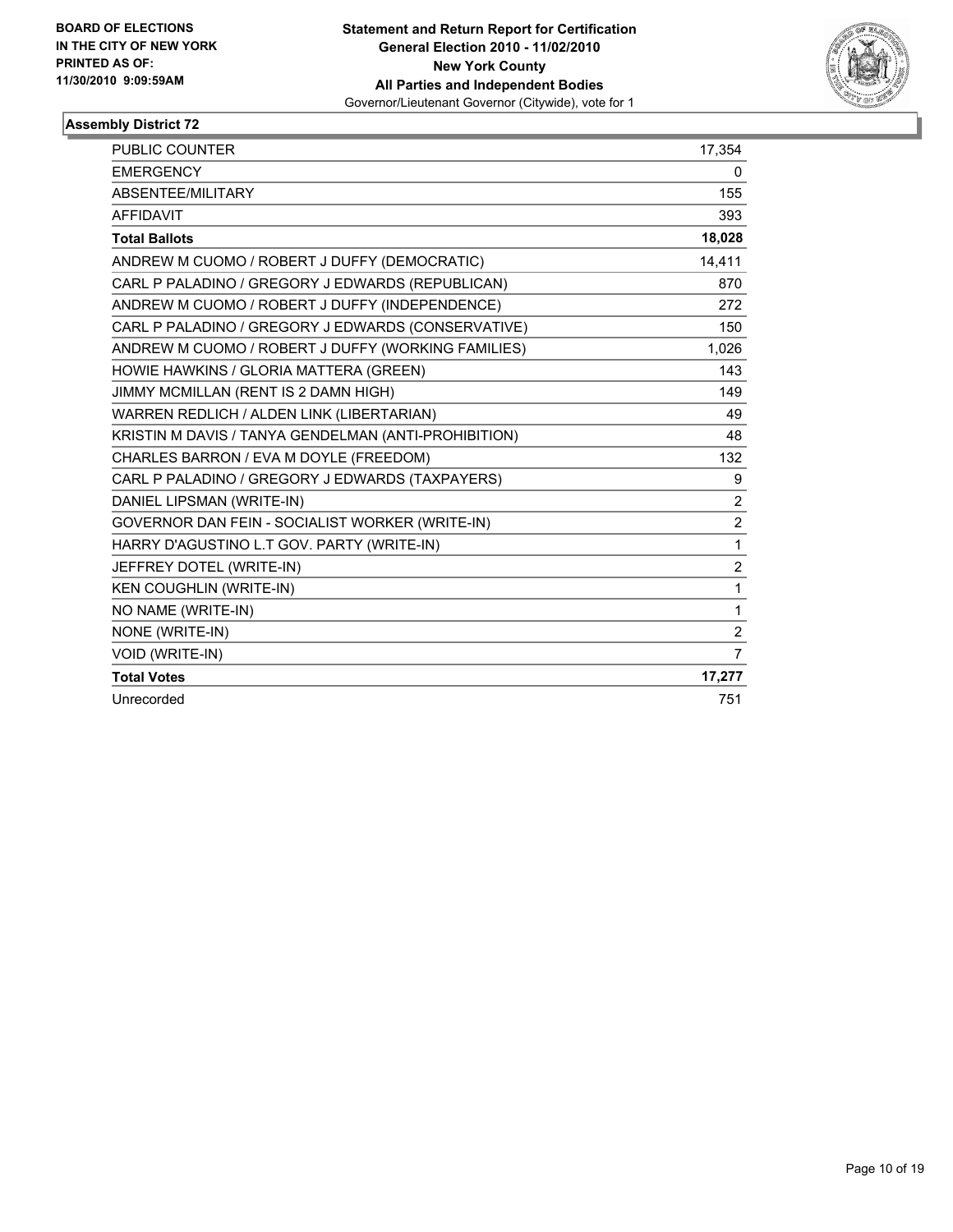

| PUBLIC COUNTER                                       | 35,643         |
|------------------------------------------------------|----------------|
| <b>EMERGENCY</b>                                     | 0              |
| ABSENTEE/MILITARY                                    | 1,456          |
| AFFIDAVIT                                            | 750            |
| <b>Total Ballots</b>                                 | 38,516         |
| ANDREW M CUOMO / ROBERT J DUFFY (DEMOCRATIC)         | 25,763         |
| CARL P PALADINO / GREGORY J EDWARDS (REPUBLICAN)     | 6,413          |
| ANDREW M CUOMO / ROBERT J DUFFY (INDEPENDENCE)       | 1,673          |
| CARL P PALADINO / GREGORY J EDWARDS (CONSERVATIVE)   | 527            |
| ANDREW M CUOMO / ROBERT J DUFFY (WORKING FAMILIES)   | 1,052          |
| HOWIE HAWKINS / GLORIA MATTERA (GREEN)               | 276            |
| JIMMY MCMILLAN (RENT IS 2 DAMN HIGH)                 | 327            |
| WARREN REDLICH / ALDEN LINK (LIBERTARIAN)            | 504            |
| KRISTIN M DAVIS / TANYA GENDELMAN (ANTI-PROHIBITION) | 226            |
| CHARLES BARRON / EVA M DOYLE (FREEDOM)               | 52             |
| CARL P PALADINO / GREGORY J EDWARDS (TAXPAYERS)      | 44             |
| ALEX SHERER (WRITE-IN)                               | 1              |
| CURTIS SLIWA/FRANK MCRAND (WRITE-IN)                 | 1              |
| DAVID PATERSON (WRITE-IN)                            | 7              |
| ED KOCH (WRITE-IN)                                   | 1              |
| ED PENNFELD (WRITE-IN)                               | 1              |
| ELLIOT SPITZER (WRITE-IN)                            | 1              |
| ERIC COSTELLO (WRITE-IN)                             | 1              |
| <b>GUY MOLINARI (WRITE-IN)</b>                       | 2              |
| JAMES CHAPPELL (WRITE-IN)                            | 1              |
| JOHN LASULA (WRITE-IN)                               | 2              |
| KEN LANGONE (WRITE-IN)                               | $\mathbf{1}$   |
| KRISTEN GESSWEIN FEALY (WRITE-IN)                    | 1              |
| LOWELL WEIDER (WRITE-IN)                             | 2              |
| MICHAEL BLOOMBERG (WRITE-IN)                         | 11             |
| MR MAGOO (WRITE-IN)                                  | 1              |
| NO NAME (WRITE-IN)                                   | 5              |
| NONE OF THE ABOVE (WRITE-IN)                         | 1              |
| RICK LAZIO (WRITE-IN)                                | 8              |
| ROBERT E. CROTTY (WRITE-IN)                          | 1              |
| ROBERT KENNEDY (WRITE-IN)                            | 1              |
| RUDOLPH GIULIANI (WRITE-IN)                          | 2              |
| RUDY GIULIANI (WRITE-IN)                             | 3              |
| RYAN E. HOFFMAN (WRITE-IN)                           | 1              |
| SHAWN T KELLY (WRITE-IN)                             | 1              |
| TOM GOLISRO (WRITE-IN)                               | 2              |
| TONY AVELLA (WRITE-IN)                               | 1              |
| TYLER GORDON (WRITE-IN)                              | $\overline{2}$ |
| VOID (WRITE-IN)                                      | 3              |
| <b>Total Votes</b>                                   | 36,922         |
| Unrecorded                                           | 1,594          |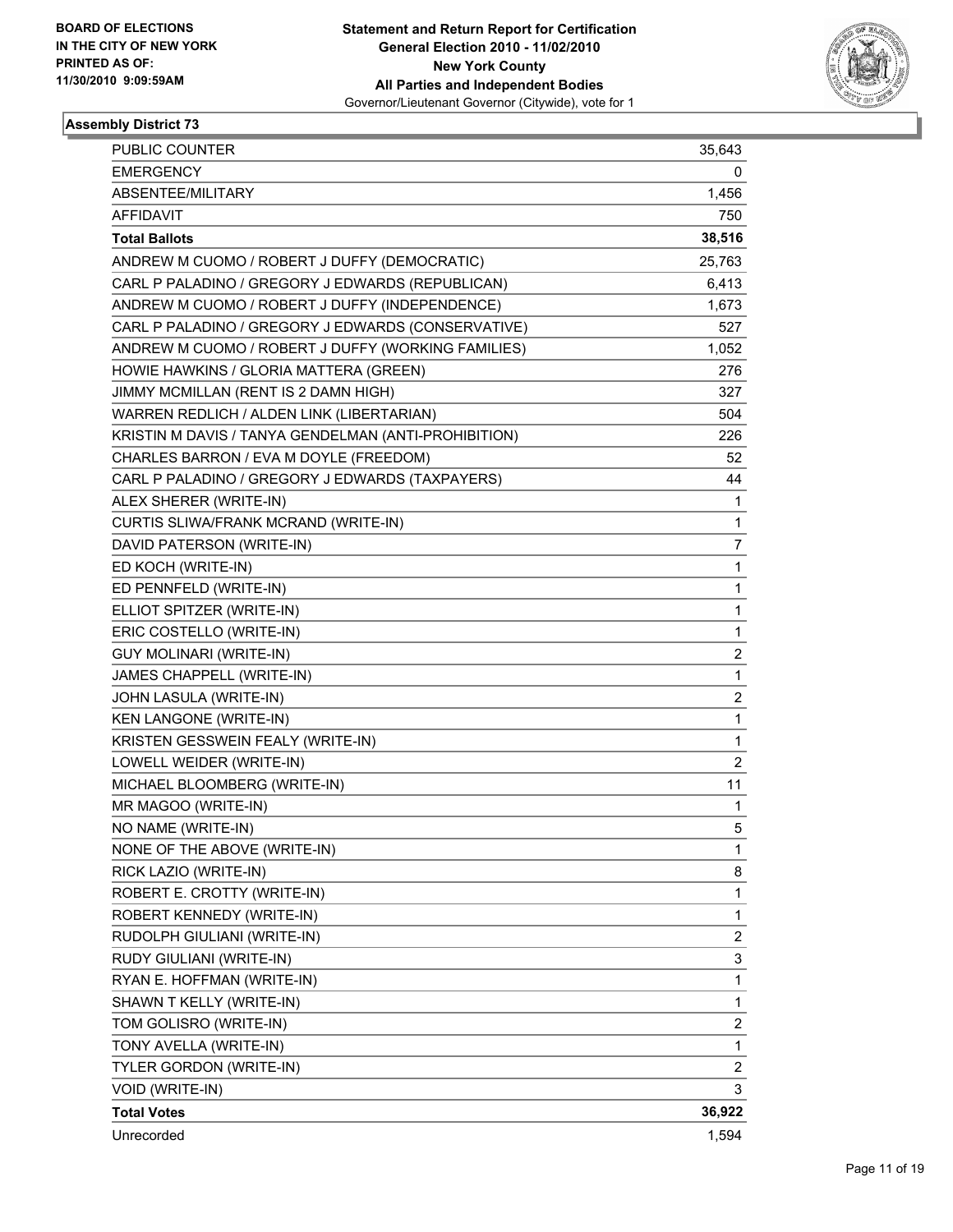

| PUBLIC COUNTER                                       | 29,080                  |
|------------------------------------------------------|-------------------------|
| EMERGENCY                                            | 0                       |
| ABSENTEE/MILITARY                                    | 709                     |
| AFFIDAVIT                                            | 772                     |
| <b>Total Ballots</b>                                 | 30,918                  |
| ANDREW M CUOMO / ROBERT J DUFFY (DEMOCRATIC)         | 21,571                  |
| CARL P PALADINO / GREGORY J EDWARDS (REPUBLICAN)     | 2,998                   |
| ANDREW M CUOMO / ROBERT J DUFFY (INDEPENDENCE)       | 836                     |
| CARL P PALADINO / GREGORY J EDWARDS (CONSERVATIVE)   | 373                     |
| ANDREW M CUOMO / ROBERT J DUFFY (WORKING FAMILIES)   | 2,646                   |
| HOWIE HAWKINS / GLORIA MATTERA (GREEN)               | 363                     |
| JIMMY MCMILLAN (RENT IS 2 DAMN HIGH)                 | 400                     |
| WARREN REDLICH / ALDEN LINK (LIBERTARIAN)            | 282                     |
| KRISTIN M DAVIS / TANYA GENDELMAN (ANTI-PROHIBITION) | 225                     |
| CHARLES BARRON / EVA M DOYLE (FREEDOM)               | 231                     |
| CARL P PALADINO / GREGORY J EDWARDS (TAXPAYERS)      | 22                      |
| AMANDA E HUNTENGER (WRITE-IN)                        | 1                       |
| ANYONE ELSE (WRITE-IN)                               | 1                       |
| CONSTANTINE (WRITE-IN)                               | 1                       |
| DAN FEIN (WRITE-IN)                                  | 3                       |
| DAN FEIN SOCIALIST WORKER PARTY (WRITE-IN)           | 1                       |
| DAVID PATERSON (WRITE-IN)                            | 7                       |
| ERIC DIMICHELE (WRITE-IN)                            | 1                       |
| ESTHER OTTILE/LEWIS RUSCH (WRITE-IN)                 | 1                       |
| HARRY DAGOSTINO (WRITE-IN)                           | $\overline{\mathbf{c}}$ |
| HARRY DIAGOSTINO (WRITE-IN)                          | 1                       |
| JAMES BRIEF (WRITE-IN)                               | 1                       |
| JERRY TOMANELLI (WRITE-IN)                           | $\overline{\mathbf{c}}$ |
| JOHN SHEEHY (WRITE-IN)                               | 1                       |
| KEITH HAMILTON (WRITE-IN)                            | 1                       |
| LENNY BRISCOE (WRITE-IN)                             | 1                       |
| LEONARD VAISMAN (WRITE-IN)                           | 1                       |
| LISA DENICOLD (WRITE-IN)                             | 1                       |
| MAURICE MICHAANE (WRITE-IN)                          | 2                       |
| MICHAEL BLOOMBERG (WRITE-IN)                         | 1                       |
| NO NAME (WRITE-IN)                                   | 6                       |
| NONE OF THE ABOVE (WRITE-IN)                         | 1                       |
| PETER D COPELAND (WRITE-IN)                          | 1                       |
| RICHARD RAVITCH (WRITE-IN)                           | 1                       |
| RICK LAZIO (WRITE-IN)                                | 4                       |
| RUDY GUILIANI (WRITE-IN)                             | 2                       |
| T. PARTY (WRITE-IN)                                  | 1                       |
| UNDECIDED (WRITE-IN)                                 | 1                       |
| VOID (WRITE-IN)                                      | 9                       |
| <b>Total Votes</b>                                   | 30,003                  |
| Unrecorded                                           | 915                     |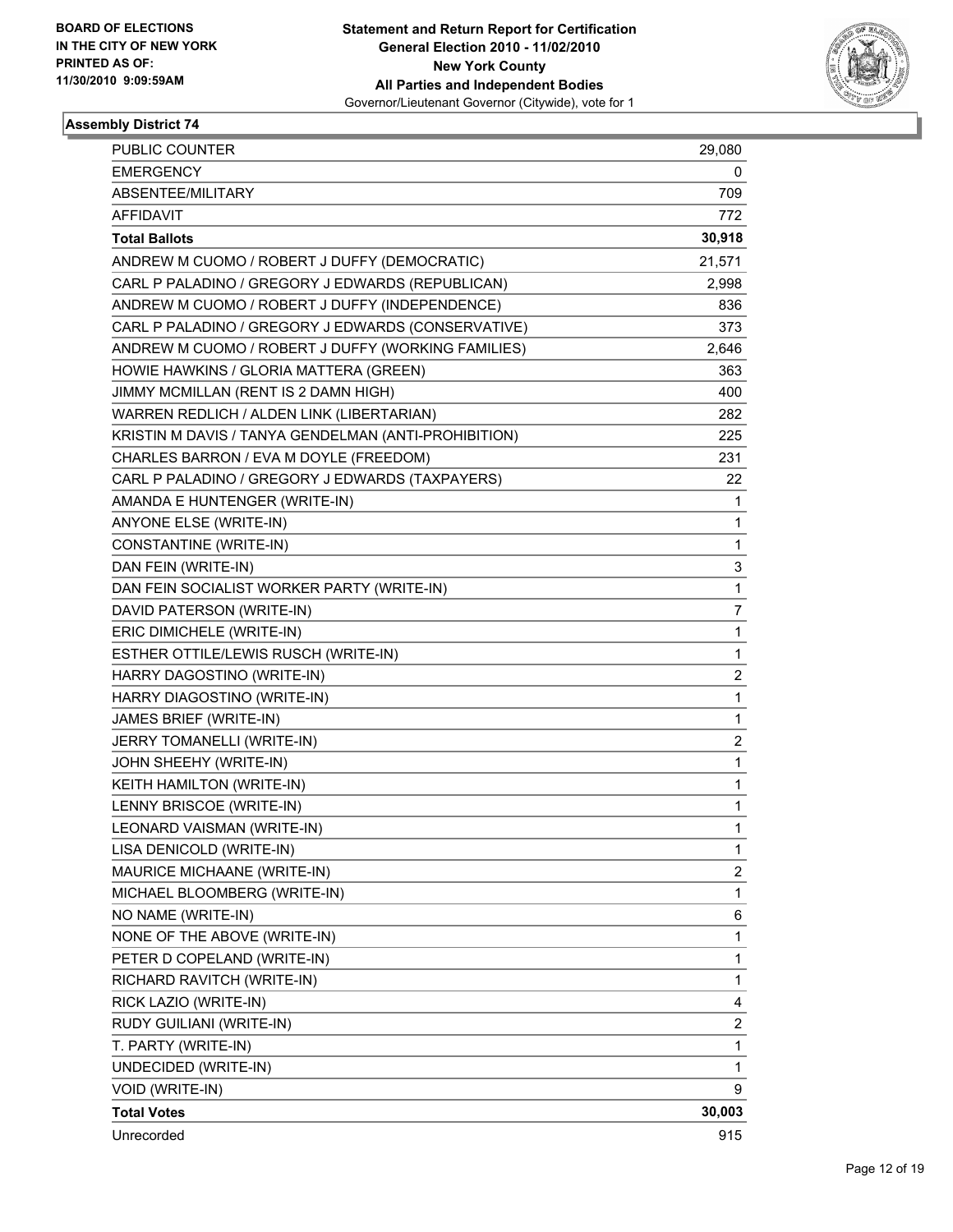

| PUBLIC COUNTER                                       | 32,976 |
|------------------------------------------------------|--------|
| <b>EMERGENCY</b>                                     | 75     |
| ABSENTEE/MILITARY                                    | 1,066  |
| <b>AFFIDAVIT</b>                                     | 911    |
| <b>Total Ballots</b>                                 | 35,590 |
| ANDREW M CUOMO / ROBERT J DUFFY (DEMOCRATIC)         | 24,998 |
| CARL P PALADINO / GREGORY J EDWARDS (REPUBLICAN)     | 3,543  |
| ANDREW M CUOMO / ROBERT J DUFFY (INDEPENDENCE)       | 1,081  |
| CARL P PALADINO / GREGORY J EDWARDS (CONSERVATIVE)   | 368    |
| ANDREW M CUOMO / ROBERT J DUFFY (WORKING FAMILIES)   | 2,825  |
| HOWIE HAWKINS / GLORIA MATTERA (GREEN)               | 404    |
| JIMMY MCMILLAN (RENT IS 2 DAMN HIGH)                 | 351    |
| WARREN REDLICH / ALDEN LINK (LIBERTARIAN)            | 344    |
| KRISTIN M DAVIS / TANYA GENDELMAN (ANTI-PROHIBITION) | 320    |
| CHARLES BARRON / EVA M DOYLE (FREEDOM)               | 173    |
| CARL P PALADINO / GREGORY J EDWARDS (TAXPAYERS)      | 35     |
| BELLA RAOLI (WRITE-IN)                               | 1      |
| BRIAN DIETER (WRITE-IN)                              | 1      |
| CARL (WRITE-IN)                                      | 1      |
| DAVID (WRITE-IN)                                     | 1      |
| DAVID PATERSON (WRITE-IN)                            | 1      |
| ELLIOT SPITZER (WRITE-IN)                            | 1      |
| ERNEST MALARELLI AND GREGORY J EDWARDS (WRITE-IN)    | 1      |
| JANE FALKENSTEIN & JOHN MCCARTHY (WRITE-IN)          | 1      |
| JOHN NEMJO (WRITE-IN)                                | 1      |
| LARRY MONTY (WRITE-IN)                               | 1      |
| MARYANNE SLULLEY (WRITE-IN)                          | 1      |
| MICHAEL BLOOMBERG (WRITE-IN)                         | 1      |
| MICHAEL BLOOMING (WRITE-IN)                          | 1      |
| MICKEY MOUSE (WRITE-IN)                              | 1      |
| NO NAME (WRITE-IN)                                   | 3      |
| NO OF THESE (WRITE-IN)                               | 1      |
| NONE (WRITE-IN)                                      | 3      |
| NONE OF THE ABOVE (WRITE-IN)                         | 3      |
| PETER MAXWELL (WRITE-IN)                             | 1      |
| PIMKY & THE BRAIN (WRITE-IN)                         | 1      |
| RICHARD RARITCH (WRITE-IN)                           | 1      |
| RICK LAZIO (WRITE-IN)                                | 3      |
| ROBERT KENEDY JR (WRITE-IN)                          | 1      |
| RUDOLPH GIULIANI (WRITE-IN)                          | 3      |
| RUDY GIULIANI (WRITE-IN)                             | 3      |
| RUSS KORINS (WRITE-IN)                               | 1      |
| SADIE (WRITE-IN)                                     | 1      |
| STUART KRANE (WRITE-IN)                              | 1      |
| VOID (WRITE-IN)                                      | 6      |
| <b>Total Votes</b>                                   | 34,488 |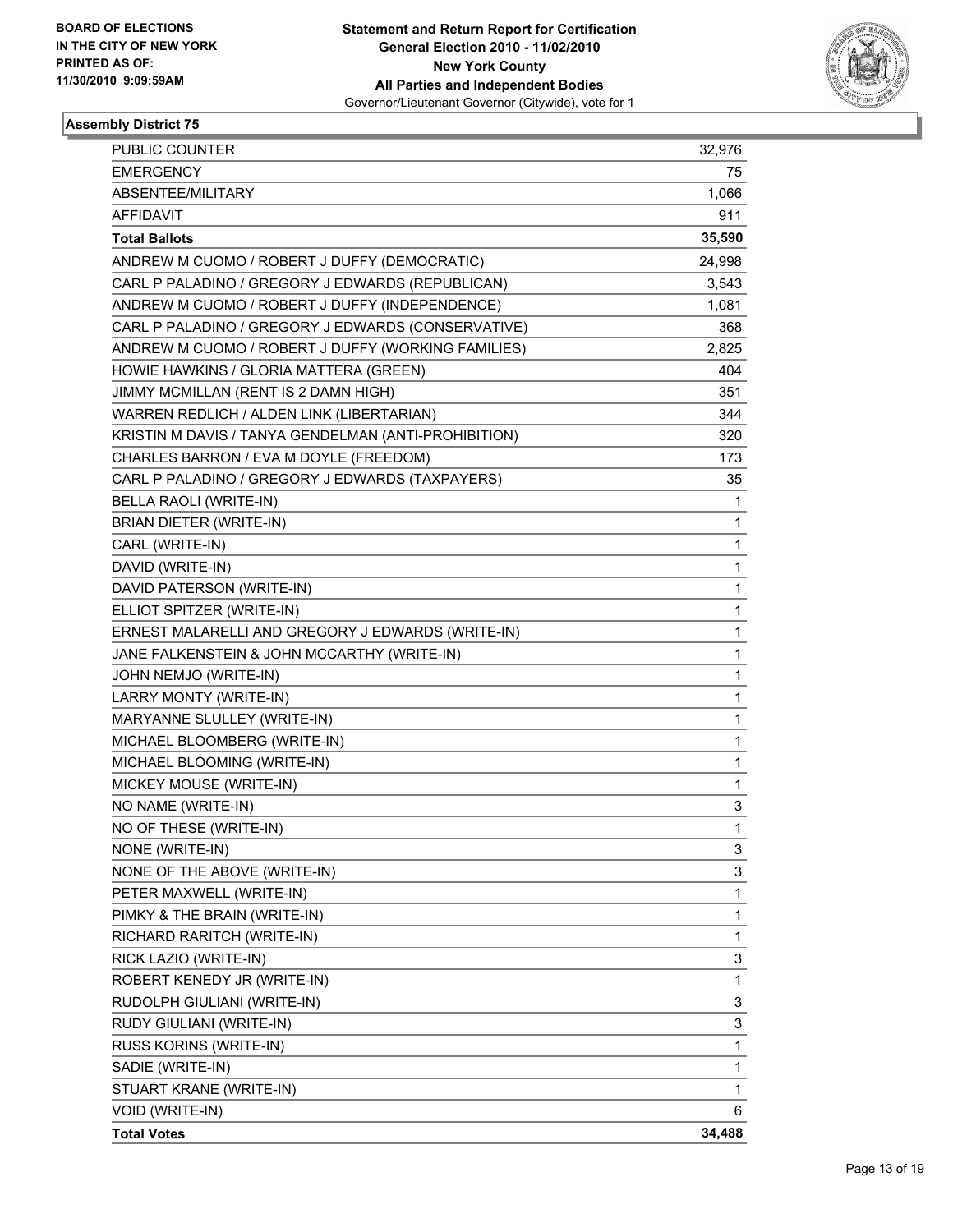**BOARD OF ELECTIONS IN THE CITY OF NEW YORK PRINTED AS OF: 11/30/2010 9:09:59AM**

Unrecorded 1,102

**Statement and Return Report for Certification General Election 2010 - 11/02/2010 New York County All Parties and Independent Bodies** Governor/Lieutenant Governor (Citywide), vote for 1

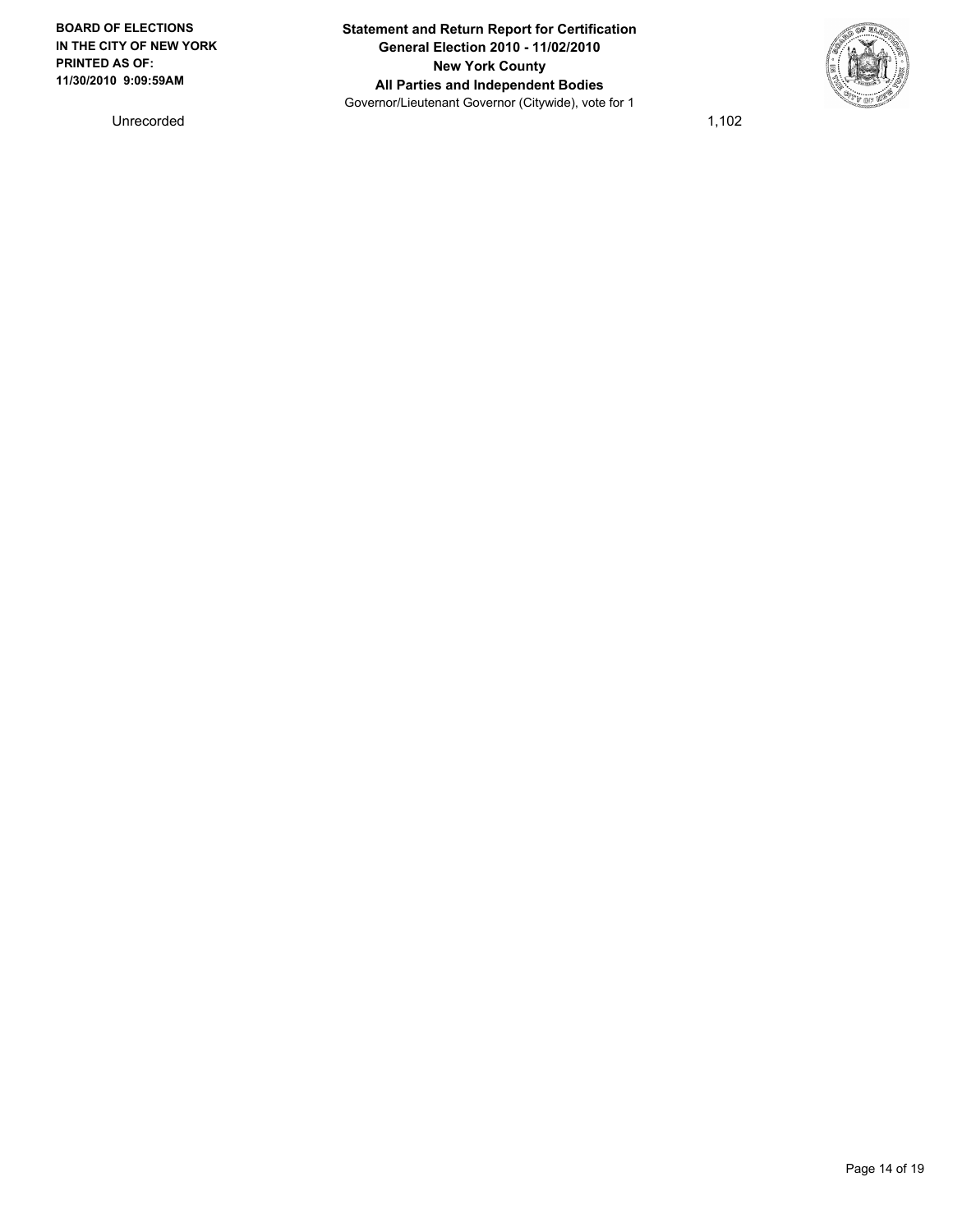

| PUBLIC COUNTER                                           | 341,235      |
|----------------------------------------------------------|--------------|
| <b>EMERGENCY</b>                                         | 120          |
| ABSENTEE/MILITARY                                        | 9,115        |
| AFFIDAVIT                                                | 9,607        |
| <b>Total Ballots</b>                                     | 364,619      |
| ANDREW M CUOMO / ROBERT J DUFFY (DEMOCRATIC)             | 264,812      |
| CARL P PALADINO / GREGORY J EDWARDS (REPUBLICAN)         | 31,729       |
| ANDREW M CUOMO / ROBERT J DUFFY (INDEPENDENCE)           | 10,230       |
| CARL P PALADINO / GREGORY J EDWARDS (CONSERVATIVE)       | 3,321        |
| ANDREW M CUOMO / ROBERT J DUFFY (WORKING FAMILIES)       | 25,230       |
| HOWIE HAWKINS / GLORIA MATTERA (GREEN)                   | 3,663        |
| JIMMY MCMILLAN (RENT IS 2 DAMN HIGH)                     | 3,908        |
| WARREN REDLICH / ALDEN LINK (LIBERTARIAN)                | 2,917        |
| KRISTIN M DAVIS / TANYA GENDELMAN (ANTI-PROHIBITION)     | 2,168        |
| CHARLES BARRON / EVA M DOYLE (FREEDOM)                   | 3,944        |
| CARL P PALADINO / GREGORY J EDWARDS (TAXPAYERS)          | 245          |
| A ANDRE (WRITE-IN)                                       | 1            |
| ABSTAIN (WRITE-IN)                                       | 1            |
| AISHAH BRUNO (WRITE-IN)                                  | 1            |
| ALEX SHERER (WRITE-IN)                                   | 1            |
| ALEXANDER BENNETT SCHWARTZ (WRITE-IN)                    | $\mathbf{1}$ |
| AMANDA E HUNTENGER (WRITE-IN)                            | 1            |
| ANDI WEISS BARTCBAK (WRITE-IN)                           | 2            |
| ANDREW B. FREEDLAND (WRITE-IN)                           | $\mathbf 1$  |
| ANTHONY CANONITY (WRITE-IN)                              | 1            |
| ANYONE ELSE (WRITE-IN)                                   | 1            |
| BELLA RAOLI (WRITE-IN)                                   | 1            |
| BELLA SINGER (WRITE-IN)                                  | 1            |
| BETSY GOTBAUM (WRITE-IN)                                 | 1            |
| BETSY GOTBAUM/ ROBERT DUFFY (WRITE-IN)                   | $\mathbf{1}$ |
| BILL CLINTON (WRITE-IN)                                  | 1            |
| BRIAN DIETER (WRITE-IN)                                  | 1            |
| CARL (WRITE-IN)                                          | 1            |
| CELIA CASTRO MALASPIA (WRITE-IN)                         | 1            |
| CHERIE GOON (WRITE-IN)                                   | 1            |
| CHRIS CHRISTIE (WRITE-IN)                                | 1            |
| CHRISTEN DAVIS (WRITE-IN)                                | 1            |
| CONSTANTINE (WRITE-IN)                                   | 1            |
| CURTIS SLIWA/FRANK MCRAND (WRITE-IN)                     | 1            |
| DAN FEIN & HARRY D'AGOSTINO (WRITE-IN)                   | 1            |
| DAN FEIN & HARRY D'AGOSTINO SOCIALIST WORKERS (WRITE-IN) | 1            |
| DAN FEIN (WRITE-IN)                                      | 3            |
| DAN FEIN AND HARRY DAGARTINO (WRITE-IN)                  | 2            |
| DAN FEIN HARRY DAGOSTINO (WRITE-IN)                      | 1            |
| DAN FEIN SOCIALIST WORKER PARTY (WRITE-IN)               | 1            |
| DAN FEN (WRITE-IN)                                       | 1            |
|                                                          |              |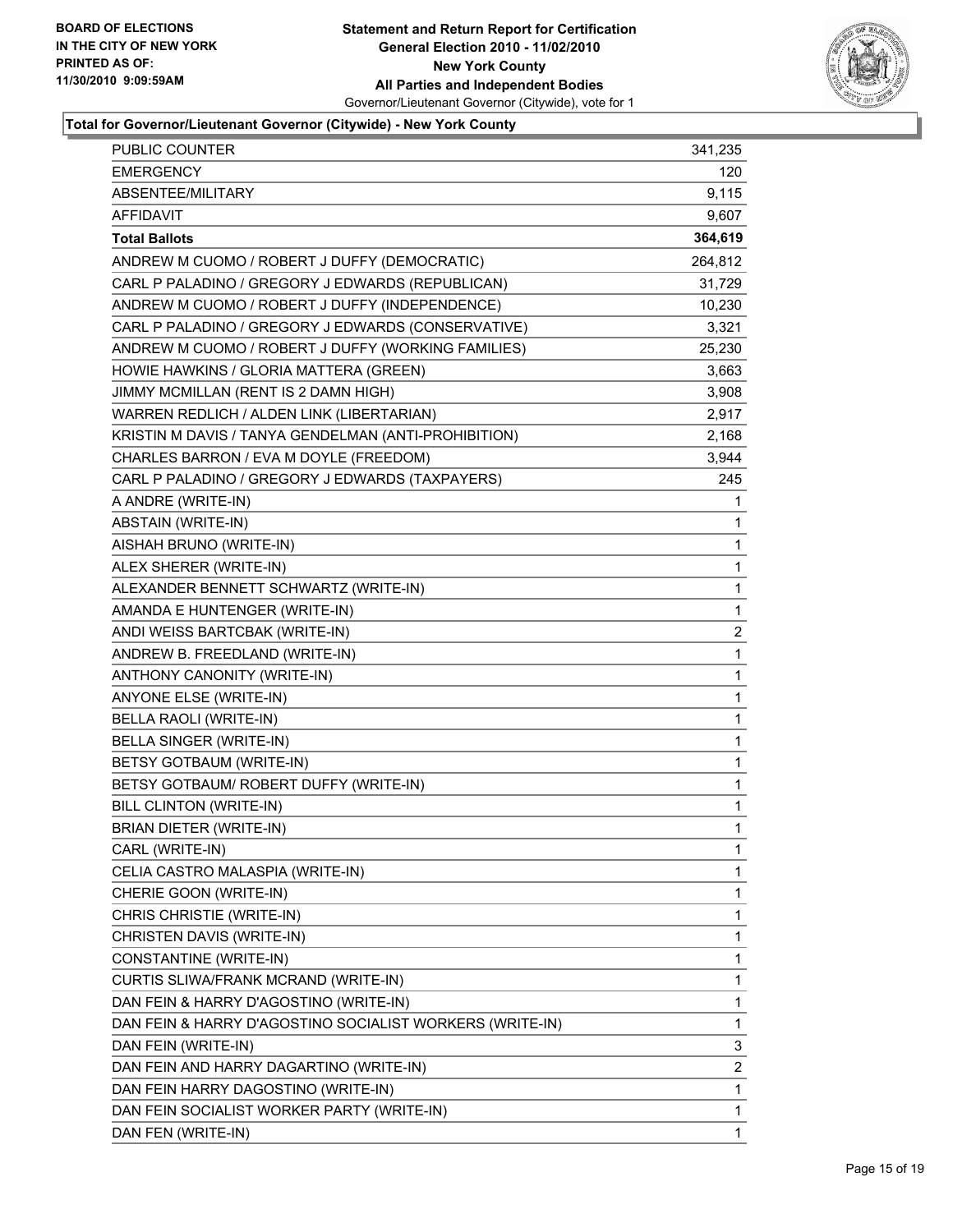#### **Statement and Return Report for Certification General Election 2010 - 11/02/2010 New York County All Parties and Independent Bodies** Governor/Lieutenant Governor (Citywide), vote for 1



| DAN FEN/HARRY DIAGOSTINO (WRITE-IN)               | 1              |
|---------------------------------------------------|----------------|
| DAN FOUTS (WRITE-IN)                              | 1              |
| DAN SENOR (WRITE-IN)                              | 1              |
| DANIEL LIPSMAN (WRITE-IN)                         | $\overline{c}$ |
| DAVID (WRITE-IN)                                  | 1              |
| DAVID A. COARD (WRITE-IN)                         | 1              |
| DAVID J PECHEFSKY (WRITE-IN)                      | 1              |
| DAVID PATERSON (WRITE-IN)                         | 30             |
| DAVID PATTERSON (WRITE-IN)                        | 2              |
| DAVID RHODES (WRITE-IN)                           | 1              |
| DAVID THE VOICE STEIN (WRITE-IN)                  | 1              |
| DENISE J BURGES (WRITE-IN)                        | 1              |
| DICK LAZIE (WRITE-IN)                             | 1              |
| DONALD DUCK (WRITE-IN)                            | 1              |
| DONALD VAN SING (WRITE-IN)                        | $\mathbf{2}$   |
| DR RK AND DANES (WRITE-IN)                        | 1              |
| DUDA (WRITE-IN)                                   | 1              |
| EARL PALAD EDWARDS (WRITE-IN)                     | 1              |
| ED KOCH (WRITE-IN)                                | 1              |
| ED PENNFELD (WRITE-IN)                            | 1              |
| EDUMAND C BURNS (WRITE-IN)                        | 1              |
| ELEANOR ROOSEVELT (WRITE-IN)                      | 1              |
| ELI YAHU KAPLOU (WRITE-IN)                        | 1              |
| ELLIOT SPITZER (WRITE-IN)                         | 2              |
| ERIC COSTELLO (WRITE-IN)                          | 1              |
| ERIC DIMICHELE (WRITE-IN)                         | $\mathbf{1}$   |
| ERIC DINALLA (WRITE-IN)                           | 1              |
| ERIC SCHNEIDERMAN (WRITE-IN)                      | 1              |
| ERNEST MALARELLI AND GREGORY J EDWARDS (WRITE-IN) | 1              |
| ESTHER OTTILE/LEWIS RUSCH (WRITE-IN)              | 1              |
| FRED MAZELIS SOCIALIST EQUALITY PARTY (WRITE-IN)  | 1              |
| FULL PUBLIC FUNDING (WRITE-IN)                    | $\mathbf{1}$   |
| <b>GENE RUSSIANOFF (WRITE-IN)</b>                 | 1              |
| <b>GEORGE PATAKI (WRITE-IN)</b>                   | $\mathbf{2}$   |
| <b>GLORIA MAHERA (WRITE-IN)</b>                   | 1              |
| GOVERNOR DAN FEIN - SOCIALIST WORKER (WRITE-IN)   | 2              |
| <b>GUY MOLINARI (WRITE-IN)</b>                    | 2              |
| HARRY DAGOSTINO (WRITE-IN)                        | $\overline{2}$ |
| HARRY D'AGUSTINO L.T GOV. PARTY (WRITE-IN)        | 1              |
| HARRY DIAGOSTINO (WRITE-IN)                       | $\mathbf{2}$   |
| HUGH CAREY (WRITE-IN)                             | 1              |
| HUGH CARLY (WRITE-IN)                             | $\mathbf{2}$   |
| I OBJECT TO NO TERM LIMITS (WRITE-IN)             | 1              |
| JACOB FARKAS (WRITE-IN)                           | 1              |
| JAMES BARRON (WRITE-IN)                           | 1              |
| JAMES BORGIN 3RD (WRITE-IN)                       | 1              |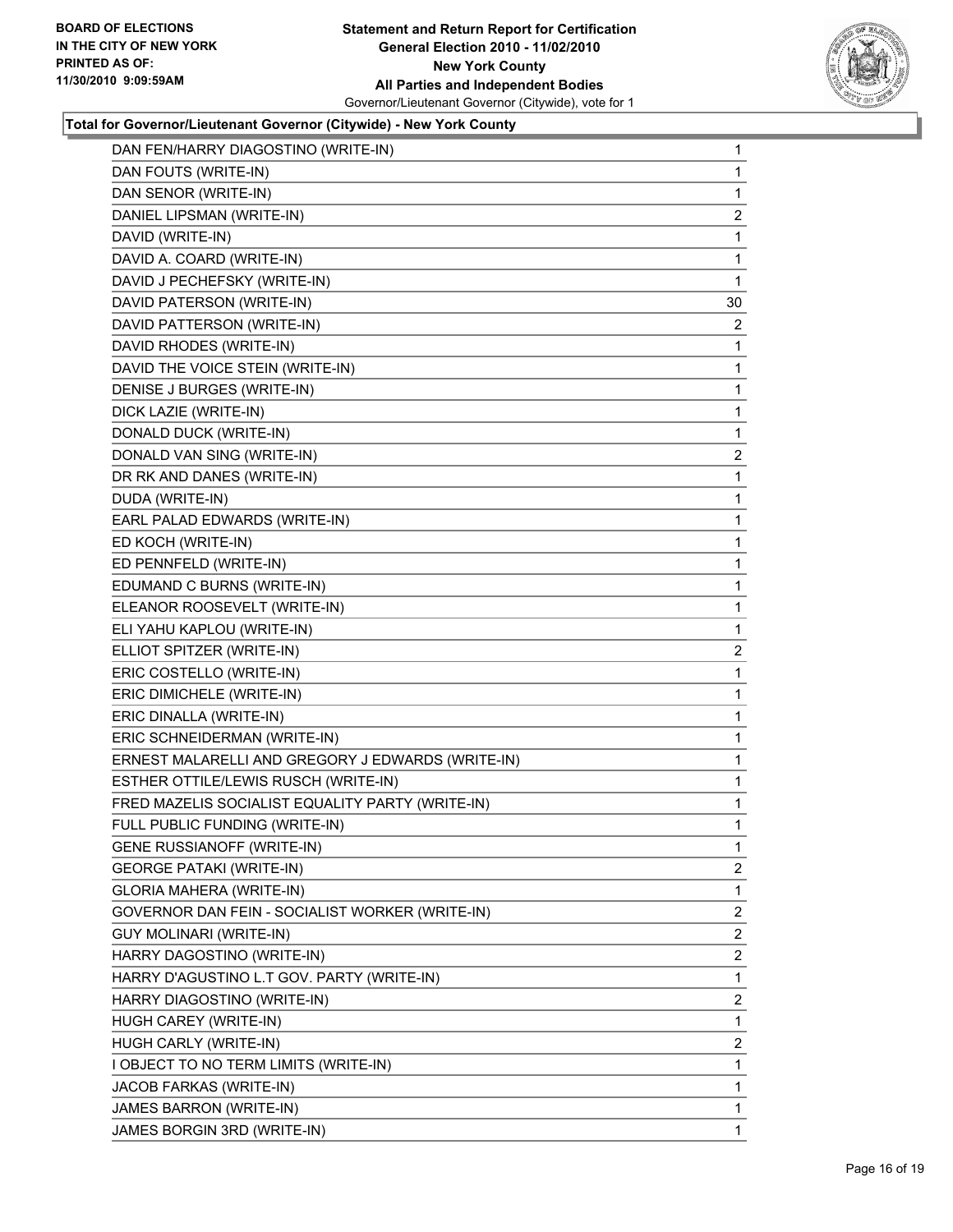

| JAMES BRIEF (WRITE-IN)                      | 1              |
|---------------------------------------------|----------------|
| JAMES CHAPPELL (WRITE-IN)                   | 1              |
| JAMES FINEGEROTH (WRITE-IN)                 | 1              |
| JAMES ROBINSON (WRITE-IN)                   | 1              |
| JAN CREDO (WRITE-IN)                        | 1              |
| JANE FALKENSTEIN & JOHN MCCARTHY (WRITE-IN) | 1              |
| JEFFREY DOTEL (WRITE-IN)                    | 2              |
| JERRY TOMANELLI (WRITE-IN)                  | $\overline{2}$ |
| JOHN A GOLEC (WRITE-IN)                     | $\overline{c}$ |
| JOHN LASULA (WRITE-IN)                      | 2              |
| JOHN NEMJO (WRITE-IN)                       | 1              |
| JOHN P. CAHILL (WRITE-IN)                   | 1              |
| JOHN SHEEHY (WRITE-IN)                      | 1              |
| JON STEWART (WRITE-IN)                      | 1              |
| JOSEPH PALISITS (WRITE-IN)                  | 1              |
| JUDITH KAYE (WRITE-IN)                      | 1              |
| KATE COHEN (WRITE-IN)                       | 1              |
| KAY LARSON (WRITE-IN)                       | 1              |
| KEITH HAMILTON (WRITE-IN)                   | 1              |
| KEN COUGHLIN (WRITE-IN)                     | 1              |
| KEN LANGONE (WRITE-IN)                      | 1              |
| KEVIN KRAMIE (WRITE-IN)                     | 1              |
| KRISTEN DAVIS (WRITE-IN)                    | 1              |
| KRISTEN GESSWEIN FEALY (WRITE-IN)           | 1              |
| KYLE PFORTMILLER (WRITE-IN)                 | 1              |
| L. ARTHUR EGAN (WRITE-IN)                   | 1              |
| LARRY MONTY (WRITE-IN)                      | 1              |
| LEE WILLIAMS ROSE (WRITE-IN)                | 1              |
| LENNY BRISCOE (WRITE-IN)                    | 1              |
| LEONARD VAISMAN (WRITE-IN)                  | 1              |
| LISA DENICOLD (WRITE-IN)                    | 1              |
| LORD JESUS CHRIST THE SON OF GOD (WRITE-IN) | 1              |
| LOWELL WEIDER (WRITE-IN)                    | 2              |
| MARGARET TRINGLE (WRITE-IN)                 | 1              |
| MARIAN M CHEN (WRITE-IN)                    | 1              |
| MARIO CUOMO (WRITE-IN)                      | 1              |
| MARK GREEN (WRITE-IN)                       | 1              |
| MARK HORLEY (WRITE-IN)                      | 3              |
| MARYANNE SLULLEY (WRITE-IN)                 | 1              |
| MAURICE MICHAANE (WRITE-IN)                 | 2              |
| MICHAEL BLOOMBERG (WRITE-IN)                | 30             |
| MICHAEL BLOOMING (WRITE-IN)                 | 1              |
| MICHAEL BURGESS (WRITE-IN)                  | 1              |
| MICKEY MOUSE (WRITE-IN)                     | 1              |
| MONJAD STERN (WRITE-IN)                     | 1              |
| MR MAGOO (WRITE-IN)                         | 1              |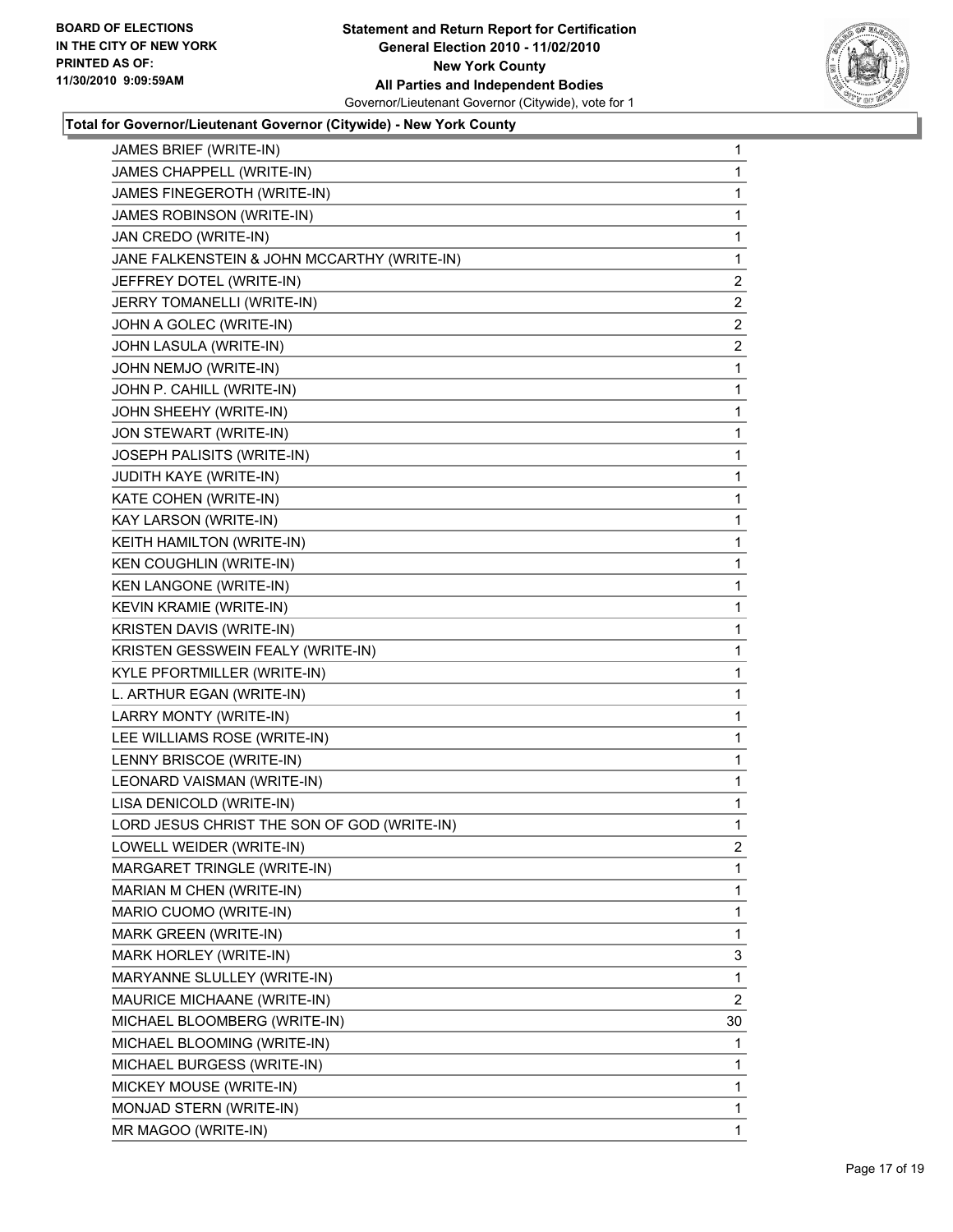

| NEED MORE CHOICES (WRITE-IN)                       | 1              |
|----------------------------------------------------|----------------|
| NEIL J. LERNER (WRITE-IN)                          | 1              |
| NO NAME (WRITE-IN)                                 | 24             |
| NO OF THESE (WRITE-IN)                             | 1              |
| NO ONE (WRITE-IN)                                  | 1              |
| NOBODY (WRITE-IN)                                  | 1              |
| NONE (WRITE-IN)                                    | 5              |
| NONE OF THE ABOVE (WRITE-IN)                       | $\overline{7}$ |
| NONE OF THE FOREGOING (WRITE-IN)                   | 1              |
| NONE OF THESE CANDIDATES ARE ACCEPTABLE (WRITE-IN) | 1              |
| NOT CUOMO (WRITE-IN)                               | 1              |
| OWEN WEST (WRITE-IN)                               | 2              |
| PAUL YEE (WRITE-IN)                                | 1              |
| PETER D COPELAND (WRITE-IN)                        | 1              |
| PETER KING (WRITE-IN)                              | 1              |
| PETER MAXWELL (WRITE-IN)                           | 1              |
| PIMKY & THE BRAIN (WRITE-IN)                       | 1              |
| R.A. DICKEY (WRITE-IN)                             | 1              |
| RICHARD RARITCH (WRITE-IN)                         | 1              |
| RICHARD RAVITCH (WRITE-IN)                         | 1              |
| RICHARD WEINGARTEN (WRITE-IN)                      | 1              |
| RICK LAZIO (WRITE-IN)                              | 26             |
| ROBERT E. CROTTY (WRITE-IN)                        | 1              |
| ROBERT JACKSON (WRITE-IN)                          | 2              |
| ROBERT KANE (WRITE-IN)                             | 1              |
| ROBERT KENEDY JR (WRITE-IN)                        | 1              |
| ROBERT KENNEDY (WRITE-IN)                          | 1              |
| ROBERT LORDERGAN/CHRIST OVERR (WRITE-IN)           | 1              |
| RON JOHNSON (WRITE-IN)                             | 1              |
| RUDOLPH GIULIANI (WRITE-IN)                        | 5              |
| RUDY GIULIANI (WRITE-IN)                           | 8              |
| RUDY GUILIANI (WRITE-IN)                           | 5              |
| RUSS KORINS (WRITE-IN)                             | 1              |
| RYAN E. HOFFMAN (WRITE-IN)                         | 1              |
| SA DIE (WRITE-IN)                                  | 1              |
| SADIE (WRITE-IN)                                   | $\overline{2}$ |
| SAM FEIN (WRITE-IN)                                | 1              |
| SHAWN KELLY (WRITE-IN)                             | 1              |
| SHAWN T KELLY (WRITE-IN)                           | 1              |
| STEPHEN COLBERT (WRITE-IN)                         | 2              |
| STEPHEN TIBBITS (WRITE-IN)                         | 1              |
| STUART KRANE (WRITE-IN)                            | 1              |
| T. PARTY (WRITE-IN)                                | 1              |
| TASMIN WOLF (WRITE-IN)                             | 1              |
| THE HIPPO AT THE BRONX ZOO (WRITE-IN)              | 2              |
| THE HOFF (WRITE-IN)                                | 1              |
|                                                    |                |